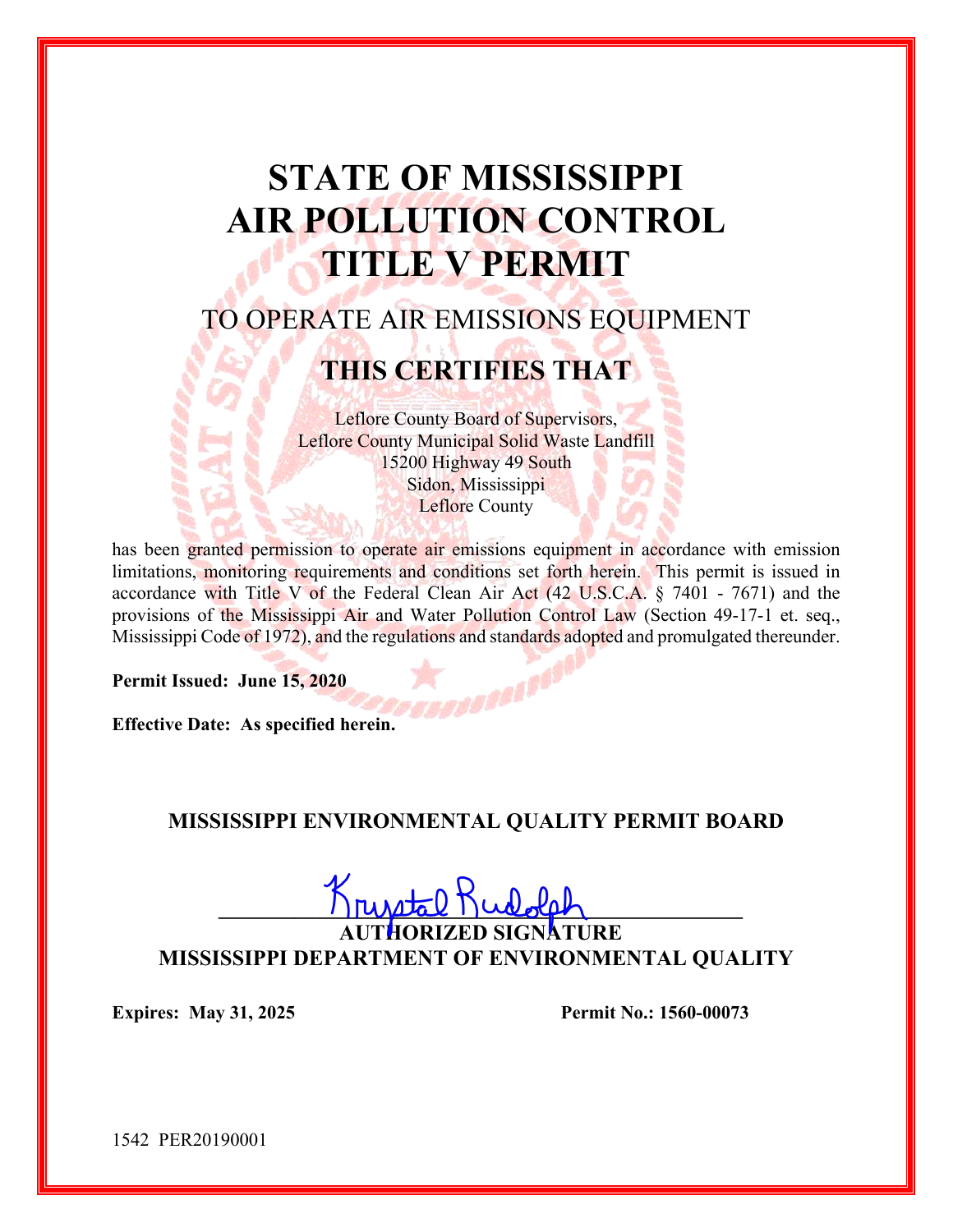## **TABLE OF CONTENTS**

| SECTION 5. MONITORING, RECORDKEEPING & REPORTING REQUIREMENTS20 |  |
|-----------------------------------------------------------------|--|
|                                                                 |  |
|                                                                 |  |

## **APPENDIX A LIST OF ABBREVIATIONS USED IN THIS PERMIT APPENDIX B LIST OF REGULATIONS REFERENCED IN THIS PERMIT**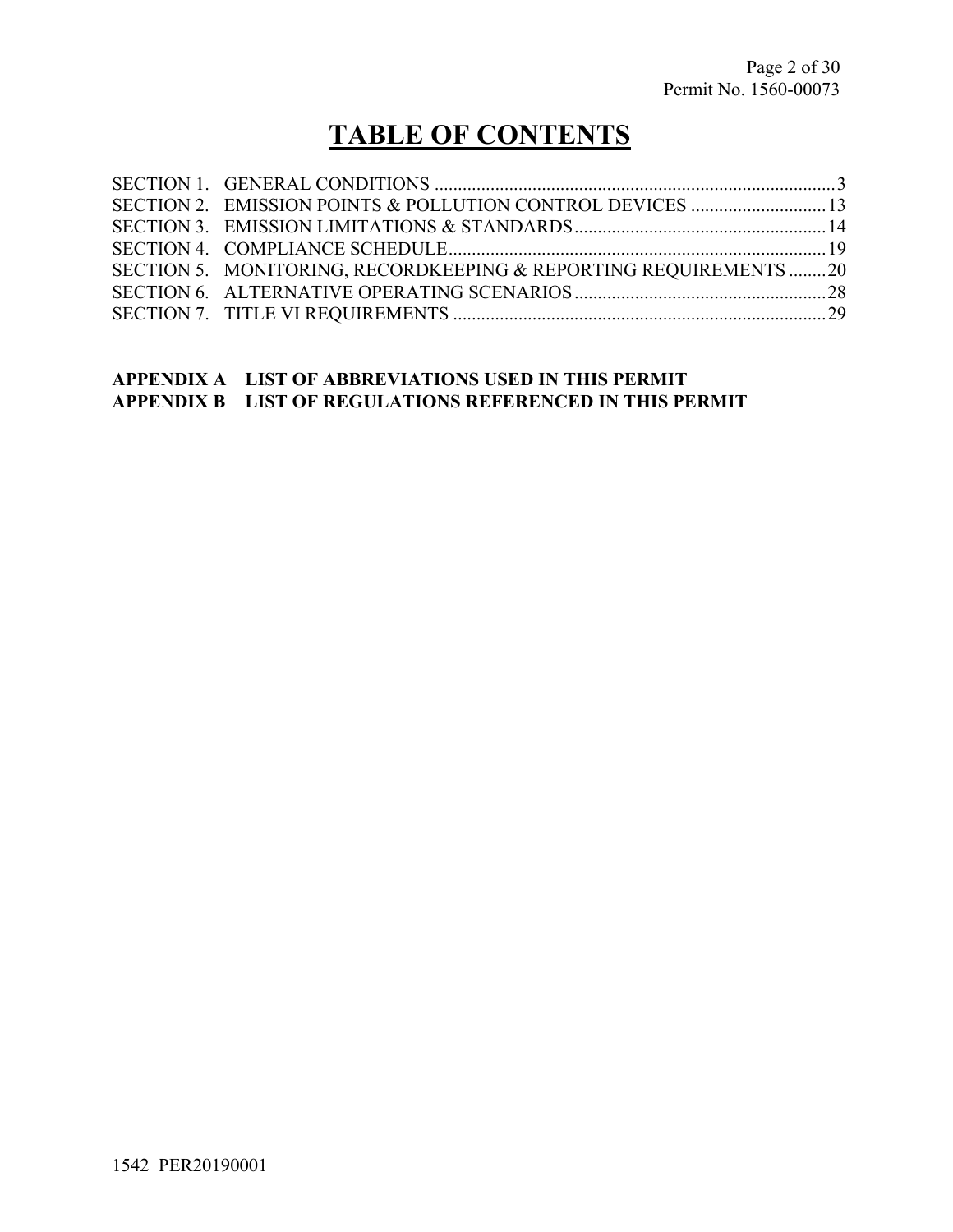## SECTION 1. GENERAL CONDITIONS

1.1 The permittee must comply with all conditions of this permit. Any permit noncompliance constitutes a violation of the Federal Act and is grounds for enforcement action; for permit termination, revocation and reissuance, or modification; or for denial of a permit renewal application.

(Ref.: 11 Miss. Admin. Code Pt. 2, R. 6.3.A(6)(a).)

1.2 It shall not be a defense for a permittee in an enforcement action that it would have been necessary to halt or reduce the permitted activity in order to maintain compliance with the conditions of this permit.

(Ref.: 11 Miss. Admin. Code Pt. 2, R. 6.3.A(6)(b).)

1.3 This permit and/or any part thereof may be modified, revoked, reopened, and reissued, or terminated for cause. The filing of a request by the permittee for a permit modification, revocation and reissuance, or termination, or of a notification of planned changes or anticipated noncompliance does not stay any permit condition.

(Ref.: 11 Miss. Admin. Code Pt. 2, R. 6.3.A(6)(c).)

- 1.4 Prior to its expiration, this permit may be reopened in accordance with the provisions listed below.
	- (a) This permit shall be reopened and revised under any of the following circumstances:
		- (1) Additional applicable requirements under the Federal Act become applicable to a major Title V source with a remaining permit term of 3 or more years. Such a reopening shall be completed no later than 18 months after promulgation of the applicable requirement. No such reopening is required if the effective date of the requirement is later than the date on which the permit is due to expire, unless the original permit or any of its terms and conditions has been extended.
		- (2) Additional requirements (including excess emissions requirements) become applicable to an affected source under the acid rain program. Upon approval by the Administrator, excess emissions offset plans shall be deemed to be incorporated into the permit.
		- (3) The Permit Board or EPA determines that the permit contains a material mistake or that inaccurate statements were made in establishing the emission standards or other terms or conditions of the permit.
		- (4) The Administrator or the Permit Board determines that the permit must be revised or revoked to assure compliance with the applicable requirements.
	- (b) Proceedings to reopen and issue this permit shall follow the same procedures as apply to initial permit issuance and shall only affect those parts of the permit for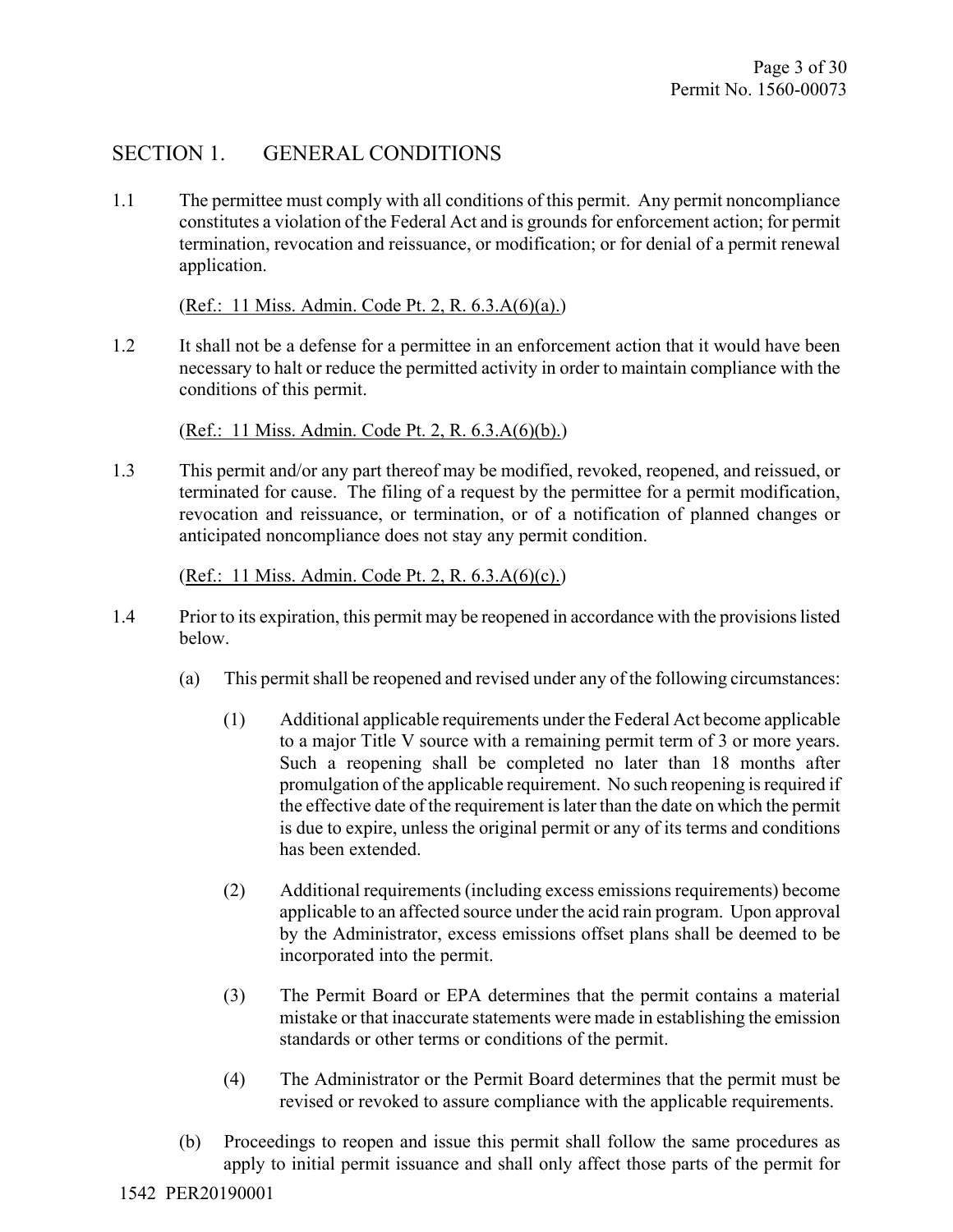which cause to reopen exists. Such reopening shall be made as expeditiously as practicable.

(c) Reopenings shall not be initiated before a notice of such intent is provided to the Title V source by the DEQ at least 30 days in advance of the date that the permit is to be reopened, except that the Permit Board may provide a shorter time period in the case of an emergency.

(Ref.: 11 Miss. Admin. Code Pt. 2, R. 6.4.G.)

1.5 The permittee shall furnish to the DEQ within a reasonable time any information the DEQ may request in writing to determine whether cause exists for modifying, revoking and reissuing, or terminating the permit or to determine compliance with the permit. Upon request, the permittee shall also furnish to the DEQ copies of records required to be kept by the permittee or, for information to be confidential, the permittee shall furnish such records to DEQ along with a claim of confidentiality. The permittee may furnish such records directly to the Administrator along with a claim of confidentiality.

(Ref.: 11 Miss. Admin. Code Pt. 2, R. 6.3.A(6)(e).)

1.6 This permit does not convey any property rights of any sort, or any exclusive privilege.

(Ref.: 11 Miss. Admin. Code Pt. 2, R. 6.3.A(6)(d).)

1.7 The provisions of this permit are severable. If any provision of this permit, or the application of any provision of this permit to any circumstances, is challenged or held invalid, the validity of the remaining permit provisions and/or portions thereof or their application to other persons or sets of circumstances, shall not be affected thereby.

(Ref.: 11 Miss. Admin. Code Pt. 2, R. 6.3.A(5).)

- 1.8 The permittee shall pay to the DEQ an annual permit fee. The amount of fee shall be determined each year based on the provisions of regulated pollutants for fee purposes and the fee schedule specified in the Commission on Environmental Quality's order which shall be issued in accordance with the procedure outlined in Regulation 11 Miss. Admin. Code Pt. 2, Ch. 6.
	- (a) For purposes of fee assessment and collection, the permittee shall elect for actual or allowable emissions to be used in determining the annual quantity of emissions unless the Commission determines by order that the method chosen by the applicant for calculating actual emissions fails to reasonably represent actual emissions. Actual emissions shall be calculated using emission monitoring data or direct emissions measurements for the pollutant(s); mass balance calculations such as the amounts of the pollutant(s) entering and leaving process equipment and where mass balance calculations can be supported by direct measurement of process parameters, such direct measurement data shall be supplied; published emission factors such as those relating release quantities to throughput or equipment type (e.g., air emission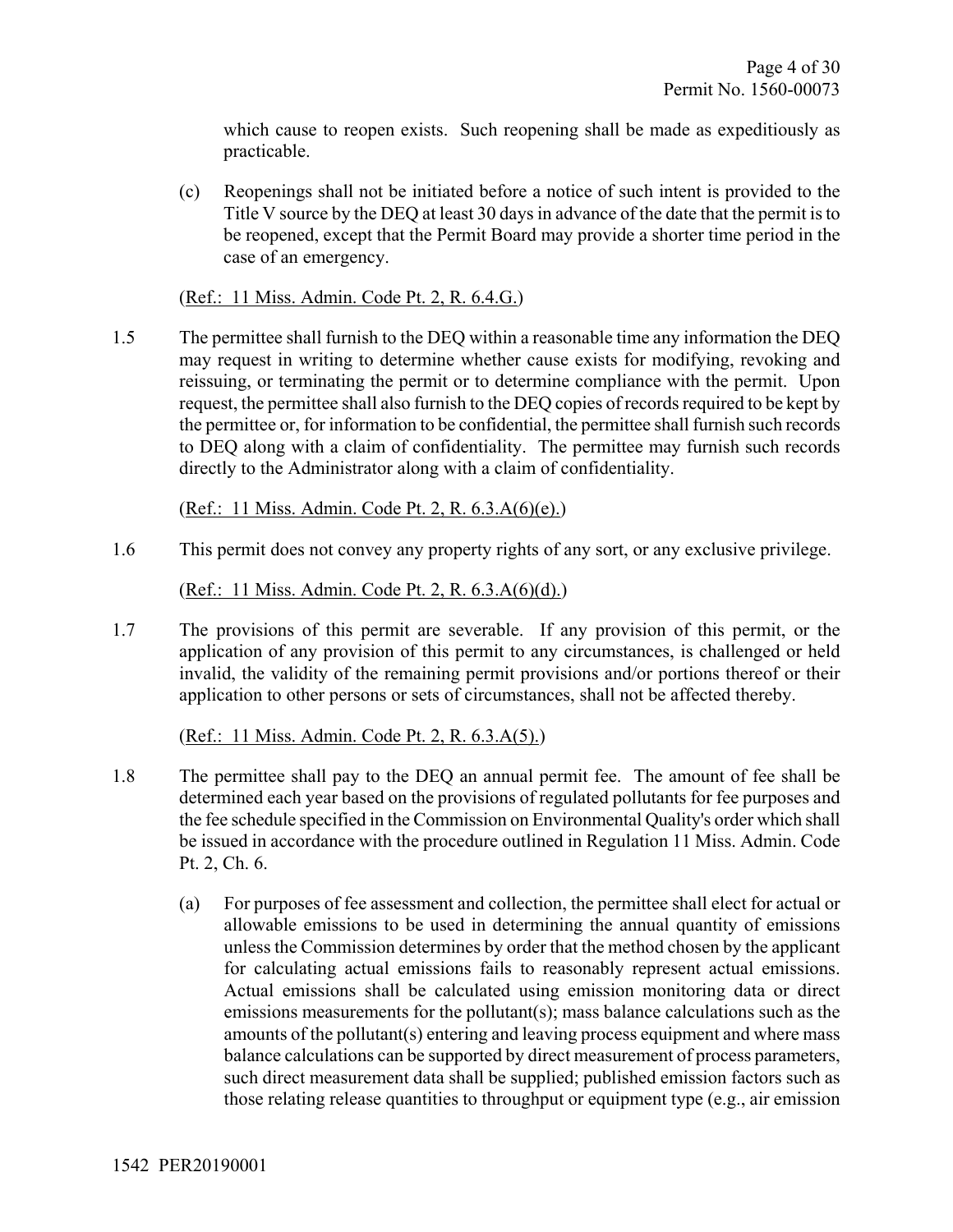factors); or other approaches such as engineering calculations (e.g., estimating volatilization using published mathematical formulas) or best engineering judgments where such judgments are derived from process and/or emission data which supports the estimates of maximum actual emission.

(Ref.: 11 Miss. Admin. Code Pt. 2, R. 6.6.A(2).)

(b) If the Commission determines that there is not sufficient information available on a facility's emissions, the determination of the fee shall be based upon the permitted allowable emissions until such time as an adequate determination of actual emissions is made. Such determination may be made anytime within one year of the submittal of actual emissions data by the permittee.

(Ref.: 11 Miss. Admin. Code Pt. 2, R. 6.6.A(2).)

(c) If at any time within the year the Commission determines that the information submitted by the permittee on actual emissions is insufficient or incorrect, the permittee will be notified of the deficiencies and the adjusted fee schedule. Past due fees from the adjusted fee schedule will be paid on the next scheduled quarterly payment time.

(Ref.: 11 Miss. Admin. Code Pt. 2, R. 6.6.D(2).)

(d) The fee shall be due September 1 of each year. By July 1 of each year, the permittee shall submit an inventory of emissions for the previous year on which the fee is to be assessed. The permittee may elect a quarterly payment method of four (4) equal payments; notification of the election of quarterly payments must be made to the DEQ by the first payment date of September 1. The permittee shall be liable for penalty as prescribed by State Law for failure to pay the fee or quarterly portion thereof by the date due.

(Ref.: 11 Miss. Admin. Code Pt. 2, R. 6.6.D.)

(e) If in disagreement with the calculation or applicability of the Title V permit fee, the permittee may petition the Commission in writing for a hearing in accordance with State Law. Any disputed portion of the fee for which a hearing has been requested will not incur any penalty or interest from and after the receipt by the Commission of the hearing petition.

(Ref.: 11 Miss. Admin. Code Pt. 2, R. 6.6.C.)

1.9 No permit revision shall be required under any approved economic incentives, marketable permits, emissions trading and other similar programs or processes for changes that are provided for in this permit.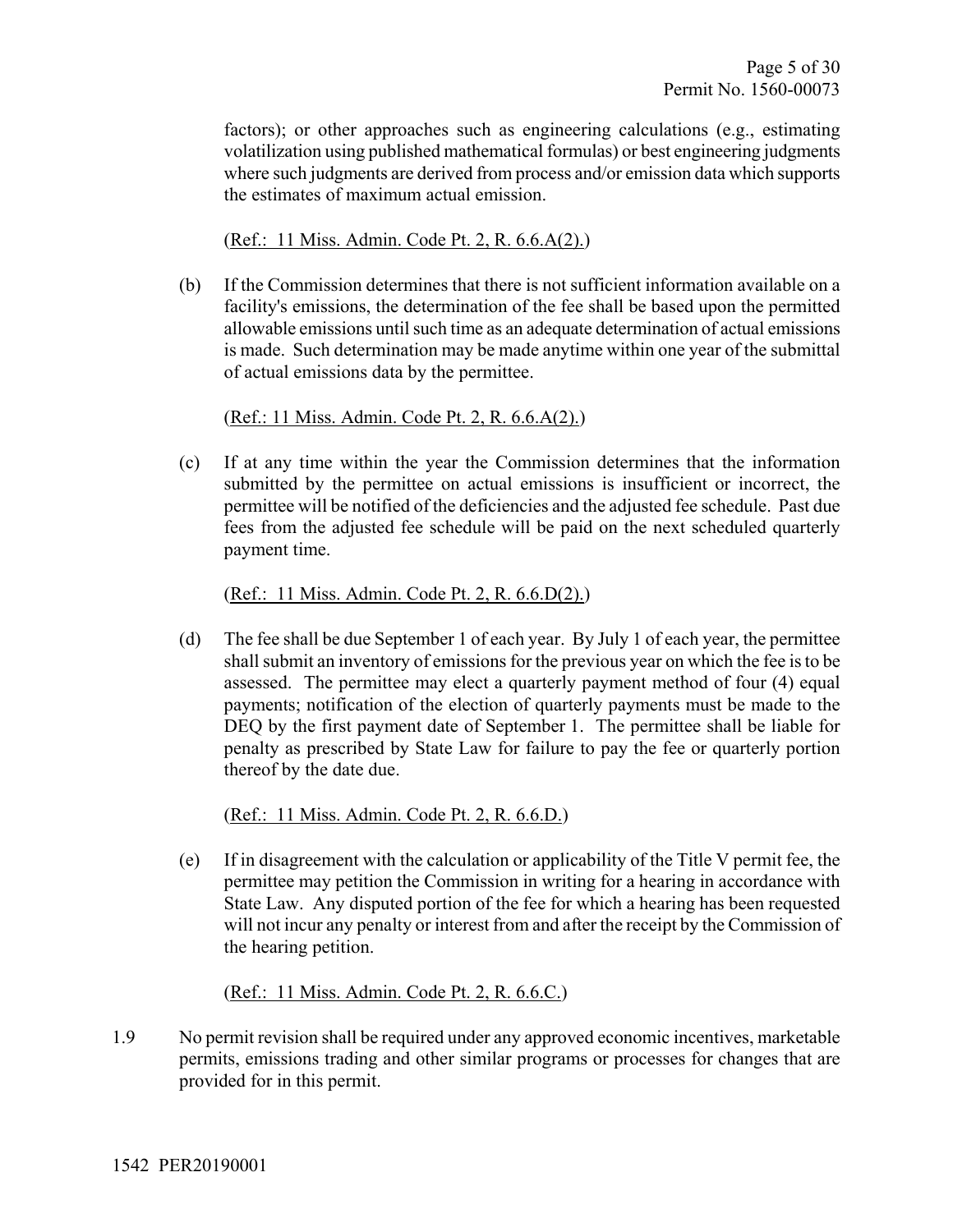### (Ref.: 11 Miss. Admin. Code Pt. 2, R. 6.3.A(8).)

1.10 Any document required by this permit to be submitted to the DEQ shall contain a certification by a responsible official that states that, based on information and belief formed after reasonable inquiry, the statements and information in the document are true, accurate, and complete.

(Ref.: 11 Miss. Admin. Code Pt. 2, R. 6.2.E.)

- 1.11 The permittee shall allow the DEQ, or an authorized representative, upon the presentation of credentials and other documents as may be required by law, to perform the following:
	- (a) enter upon the permittee's premises where a Title V source is located or emissionsrelated activity is conducted, or where records must be kept under the conditions of this permit;
	- (b) have access to and copy, at reasonable times, any records that must be kept under the conditions of this permit;
	- (c) inspect at reasonable times any facilities, equipment (including monitoring and air pollution control equipment), practices, or operations regulated or required under the permit; and
	- (d) as authorized by the Federal Act, sample or monitor, at reasonable times, substances or parameters for the purpose of assuring compliance with the permit or applicable requirements.

(Ref.: 11 Miss. Admin. Code Pt. 2, R. 6.3.C(2).)

1.12 Except as otherwise specified or limited herein, the permittee shall have necessary sampling ports and ease of accessibility for any new air pollution control equipment, obtained after May 8, 1970, and vented to the atmosphere.

(Ref.: 11 Miss. Admin. Code Pt. 2, R. 1.3.I(1).)

1.13 Except as otherwise specified or limited herein, the permittee shall provide the necessary sampling ports and ease of accessibility when deemed necessary by the Permit Board for air pollution control equipment that was in existence prior to May 8, 1970.

(Ref.: 11 Miss. Admin. Code Pt. 2, R. 1.3.I(2).)

1.14 Compliance with the conditions of this permit shall be deemed compliance with any applicable requirements as of the date of permit issuance where such applicable requirements are included and are specifically identified in the permit or where the permit contains a determination, or summary thereof, by the Permit Board that requirements specifically identified previously are not applicable to the source.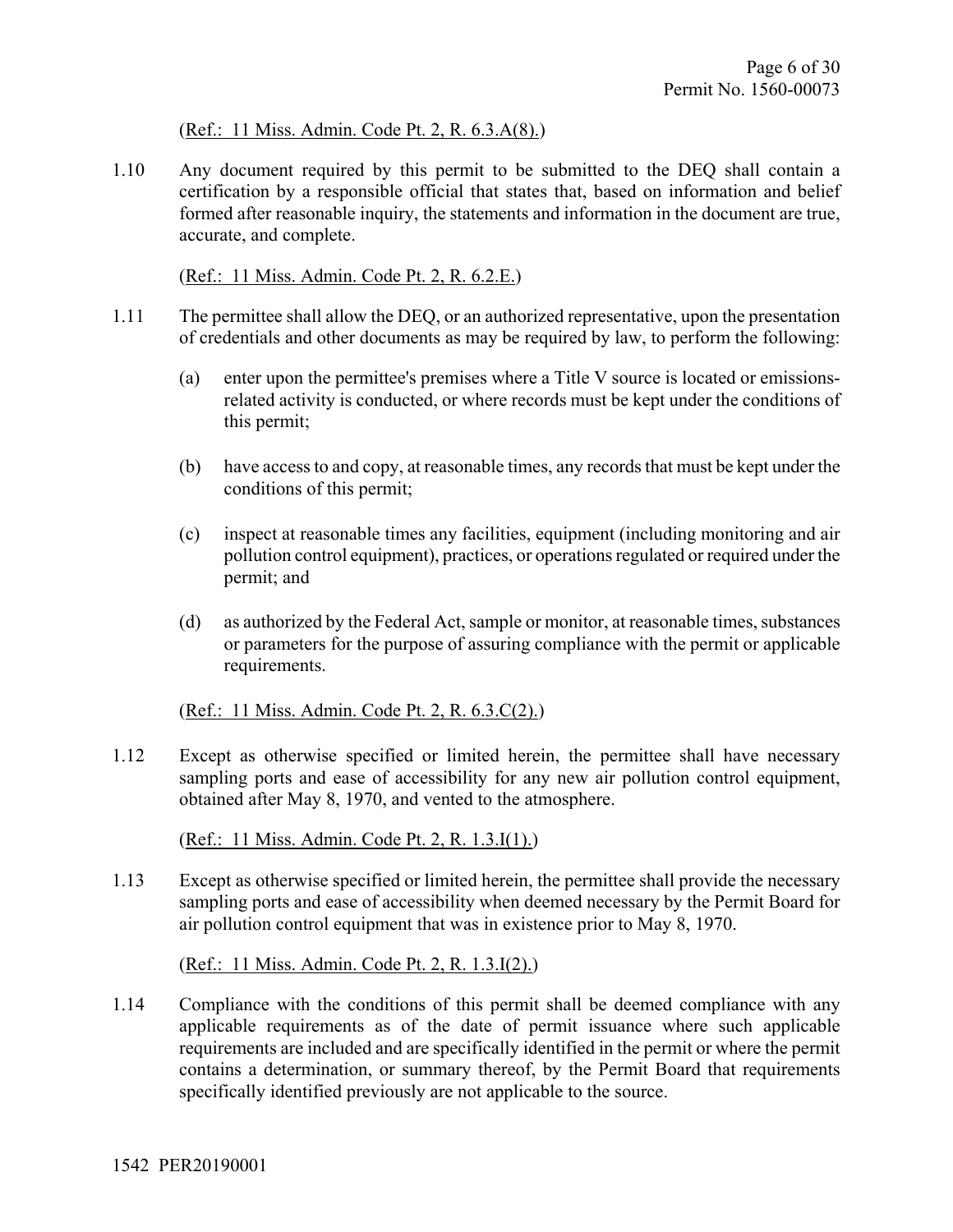(Ref.: 11 Miss. Admin. Code Pt. 2, R. 6.3.F(1).)

- 1.15 Nothing in this permit shall alter or affect the following:
	- (a) the provisions of Section 303 of the Federal Act (emergency orders), including the authority of the Administrator under that section;
	- (b) the liability of an owner or operator of a source for any violation of applicable requirements prior to or at the time of permit issuance;
	- (c) the applicable requirements of the acid rain program, consistent with Section 408(a) of the Federal Act.
	- (d) the ability of EPA to obtain information from a source pursuant to Section 114 of the Federal Act.

(Ref.: 11 Miss. Admin. Code Pt. 2, R. 6.3.F(2).)

1.16 The permittee shall comply with the requirement to register a Risk Management Plan if permittee's facility is required pursuant to Section 112(r) of the Act to register such a plan.

(Ref.: 11 Miss. Admin. Code Pt. 2, R. 6.3.H.)

1.17 Expiration of this permit terminates the permittee's right to operate unless a timely and complete renewal application has been submitted. A timely application is one which is submitted at least six (6) months prior to expiration of the Title V permit. If the permittee submits a timely and complete application, the failure to have a Title V permit is not a violation of regulations until the Permit Board takes final action on the permit application. This protection shall cease to apply if, subsequent to the completeness determination, the permittee fails to submit by the deadline specified in writing by the DEQ any additional information identified as being needed to process the application.

(Ref.: 11 Miss. Admin. Code Pt. 2, R. 6.4.C(2)., R. 6.4.B., and R. 6.2.A(1)(c).)

- 1.18 The permittee is authorized to make changes within their facility without requiring a permit revision (ref: Section 502(b)(10) of the Act) if:
	- (a) the changes are not modifications under any provision of Title I of the Act;
	- (b) the changes do not exceed the emissions allowable under this permit;
	- (c) the permittee provides the Administrator and the Department with written notification in advance of the proposed changes (at least seven (7) days, or such other time frame as provided in other regulations for emergencies) and the notification includes: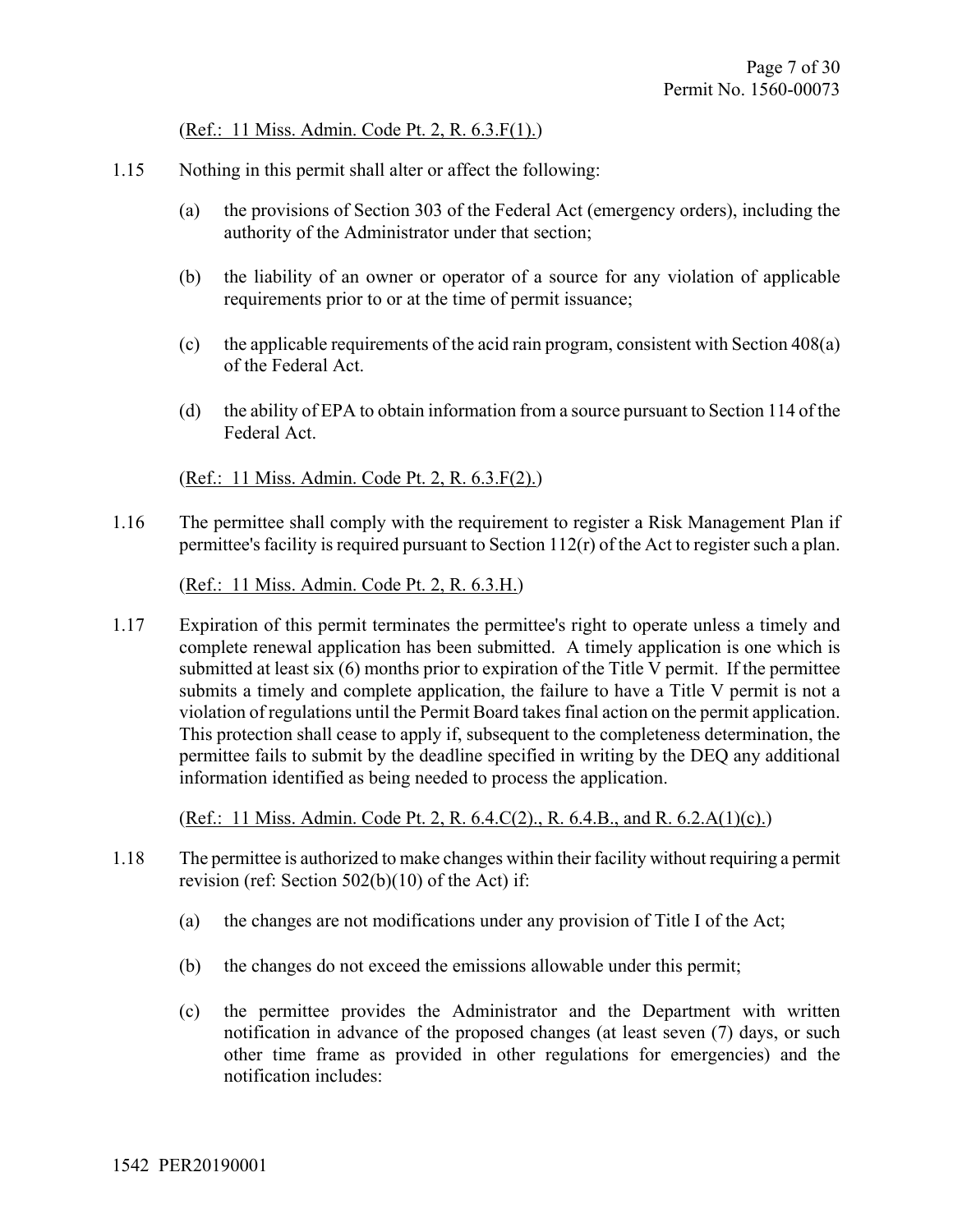- (1) a brief description of the change(s),
- (2) the date on which the change will occur,
- (3) any change in emissions, and
- (4) any permit term or condition that is no longer applicable as a result of the change;
- (d) the permit shield shall not apply to any Section  $502(b)(10)$  change.

(Ref.: 11 Miss. Admin. Code Pt. 2, R. 6.4.F(1).)

1.19 Should the Executive Director of the Mississippi Department of Environmental Quality declare an Air Pollution Emergency Episode, the permittee will be required to operate in accordance with the permittee's previously approved Emissions Reduction Schedule or, in the absence of an approved schedule, with the appropriate requirements specified in 11 Miss. Admin. Code Pt. 2, Ch. 3., "Regulations for the Prevention of Air Pollution Emergency Episodes" for the level of emergency declared.

(Ref.: 11 Miss. Admin. Code Pt. 2, Ch. 3.)

- 1.20 Except as otherwise provided herein, a modification of the facility may require a Permit to Construct in accordance with the provisions of Regulations 11 Miss. Admin. Code Pt. 2, Ch. 2., "Permit Regulations for the Construction and/or Operation of Air Emissions Equipment", and may require modification of this permit in accordance with Regulations 11 Miss. Admin. Code Pt. 2, Ch. 6., "Air Emissions Operating Permit Regulations for the Purposes of Title V of the Federal Clean Air Act". Modification is defined as "[a]ny physical change in or change in the method of operation of a facility which increases the actual emissions or the potential uncontrolled emissions of any air pollutant subject to regulation under the Federal Act emitted into the atmosphere by that facility or which results in the emission of any air pollutant subject to regulation under the Federal Act into the atmosphere not previously emitted. A physical change or change in the method of operation shall not include:
	- (a) routine maintenance, repair, and replacement;
	- (b) use of an alternative fuel or raw material by reason of an order under Sections 2 (a) and (b) of the Federal Energy Supply and Environmental Coordination Act of 1974 (or any superseding legislation) or by reason of a natural gas curtailment plan pursuant to the Federal Power Act;
	- (c) use of an alternative fuel by reason of an order or rule under Section 125 of the Federal Act;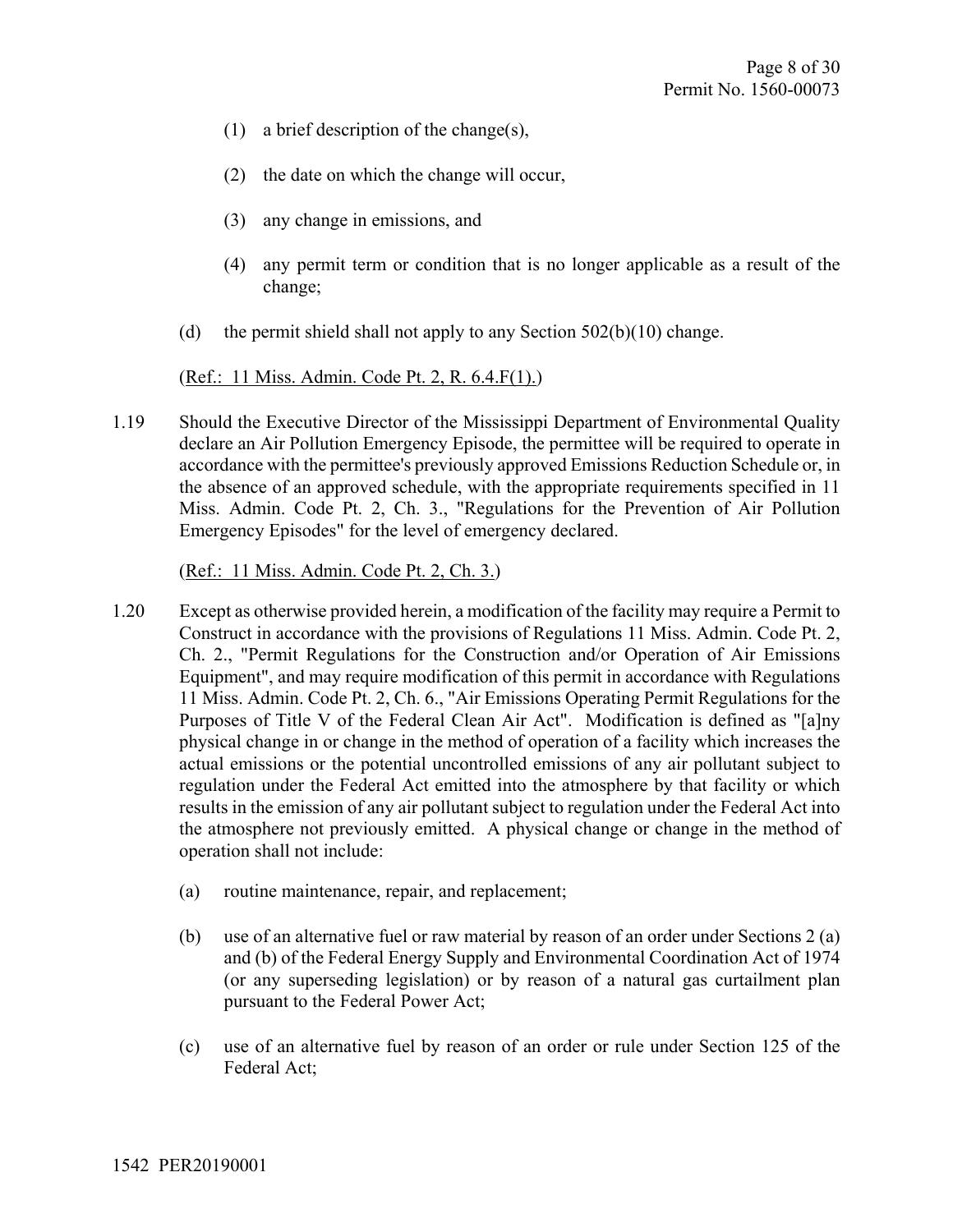- (d) use of an alternative fuel or raw material by a stationary source which:
	- (1) the source was capable of accommodating before January 6, 1975, unless such change would be prohibited under any federally enforceable permit condition which was established after January 6, 1975, pursuant to 40 CFR 52.21 or under regulations approved pursuant to 40 CFR 51, Subpart I, or 40 CFR 51.166; or
	- (2) the source is approved to use under any permit issued under 40 CFR 52.21 or under regulations approved pursuant to 40 CFR Part 51, Subpart I, or 40 CFR 51.166;
- (e) an increase in the hours of operation or in the production rate unless such change would be prohibited under any federally enforceable permit condition which was established after January 6, 1975, pursuant to 40 CFR 52.21 or under regulations approved pursuant to 40 CFR Subpart I or 40 CFR 51.166; or
- (f) any change in ownership of the stationary source.

(Ref.: 11 Miss. Admin. Code Pt. 2, R. 2.1.C(15).)

1.21 Any change in ownership or operational control must be approved by the Permit Board.

(Ref.: 11 Miss. Admin. Code Pt. 2, R. 6.4.D(4).)

1.22 This permit is a Federally approved operating permit under Title V of the Federal Clean Air Act as amended in 1990. All terms and conditions, including any designed to limit the source's potential to emit, are enforceable by the Administrator and citizens under the Federal Act as well as the Commission.

(Ref.: 11 Miss. Admin. Code Pt. 2, R. 6.3.B(1).)

- 1.23 Except as otherwise specified or limited herein, the open burning of residential, commercial, institutional, or industrial solid waste, is prohibited. This prohibition does not apply to infrequent burning of agricultural wastes in the field, silvicultural wastes for forest management purposes, land-clearing debris, debris from emergency clean-up operations, and ordnance. Open burning of land-clearing debris must not use starter or auxiliary fuels which cause excessive smoke (rubber tires, plastics, etc.); must not be performed if prohibited by local ordinances; must not cause a traffic hazard; must not take place where there is a High Fire Danger Alert declared by the Mississippi Forestry Commission or Emergency Air Pollution Episode Alert imposed by the Executive Director and must meet the following buffer zones.
	- (a) Open burning without a forced-draft air system must not occur within 500 yards of an occupied dwelling.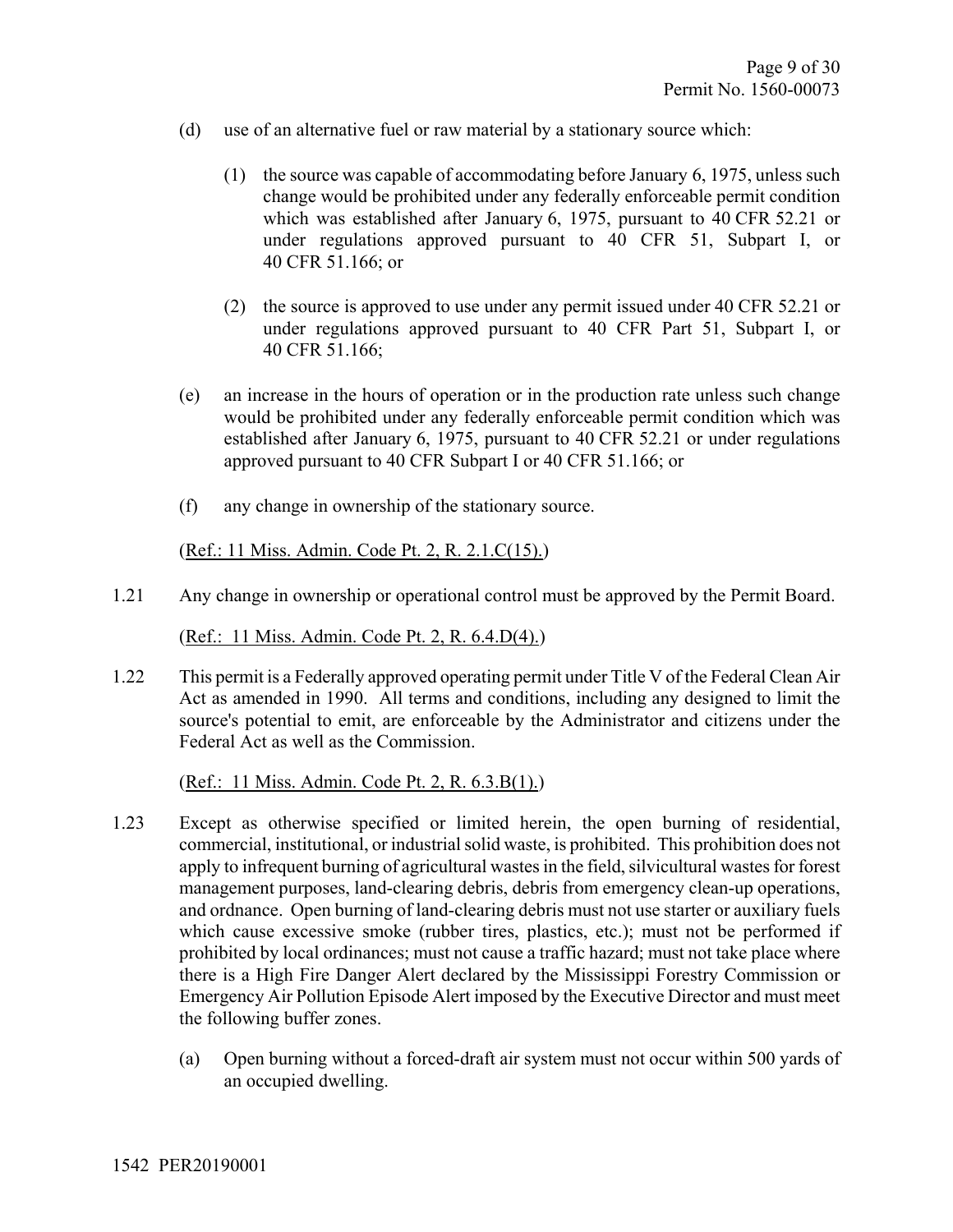- (b) Open burning utilizing a forced-draft air system on all fires to improve the combustion rate and reduce smoke may be done within 500 yards of but not within 50 yards of an occupied dwelling.
- (c) Burning must not occur within 500 yards of commercial airport property, private airfields, or marked off-runway aircraft approach corridors unless written approval to conduct burning is secured from the proper airport authority, owner or operator.

#### (Ref.: 11 Miss. Admin. Code Pt. 2, R. 1.3.G.)

- 1.24 Except as otherwise specified herein, the permittee shall be subject to the following provision with respect to emergencies:
	- (a) Except as otherwise specified herein, an "emergency" means any situation arising from sudden and reasonably unforeseeable events beyond the control of the source, including acts of God, which situation requires immediate corrective action to restore normal operation, and that causes the source to exceed a technology-based emission limitation under the permit, due to unavoidable increases in emissions attributable to the emergency. An emergency shall not include noncompliance to the extent caused by improperly designed equipment, lack of preventative maintenance, careless or improper operation, or operator error.
	- (b) An emergency constitutes an affirmative defense to an action brought for noncompliance with such technology-based emission limitations if the conditions specified in (c) following are met.
	- (c) The affirmative defense of emergency shall be demonstrated through properly signed contemporaneous operating logs, or other relevant evidence that include information as follows:
		- (1) an emergency occurred and that the permittee can identify the cause(s) of the emergency;
		- (2) the permitted facility was at the time being properly operated;
		- (3) during the period of the emergency the permittee took all reasonable steps to minimize levels of emissions that exceeded the emission standards, or other requirements in the permit; and
		- (4) the permittee submitted notice of the emergency to the DEQ within 2 working days of the time when emission limitations were exceeded due to the emergency. This notice must contain a description of the emergency, any steps taken to mitigate emissions, and corrective actions taken.
	- (d) In any enforcement proceeding, the permittee seeking to establish the occurrence of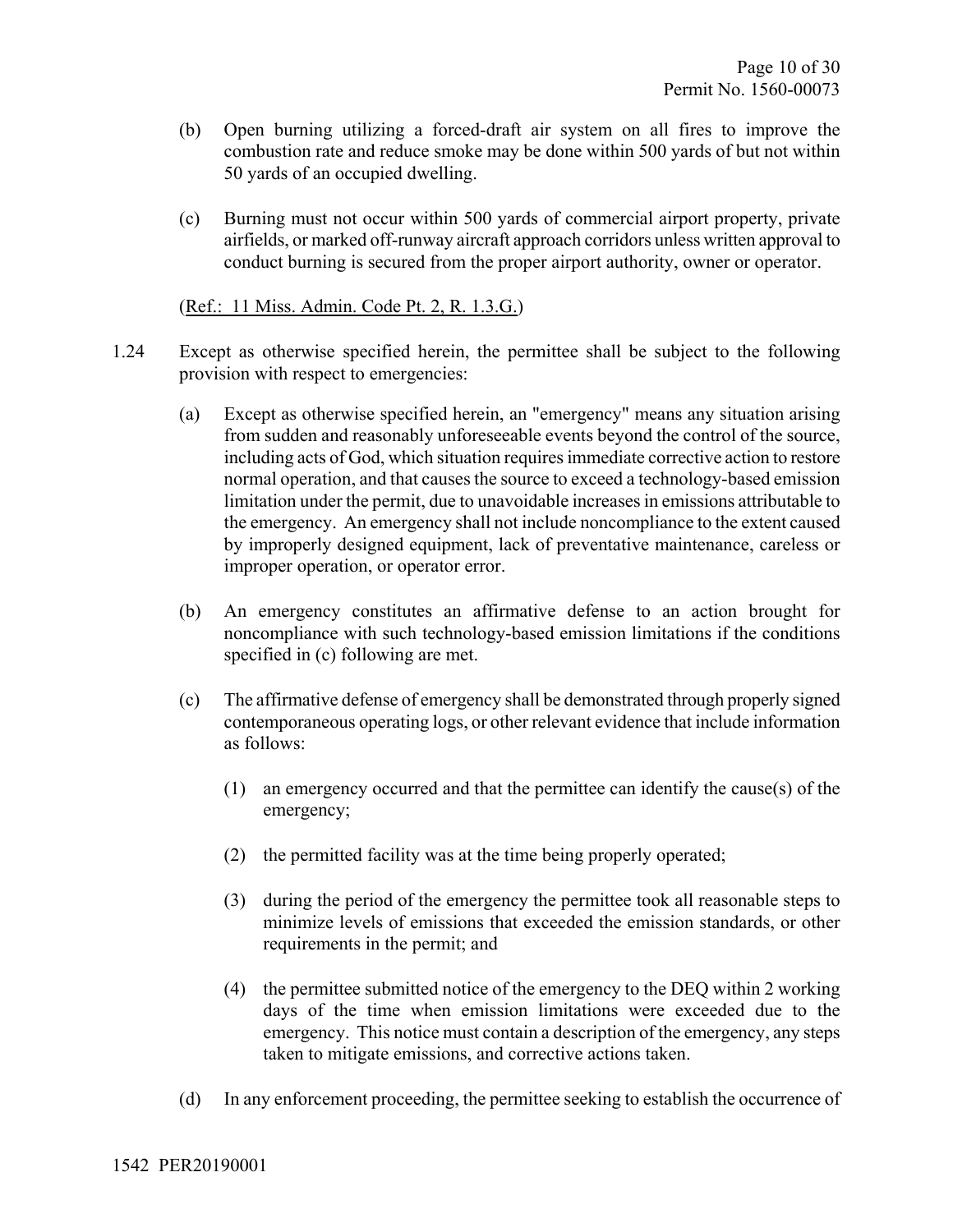an emergency has the burden of proof.

(e) This provision is in addition to any emergency or upset provision contained in any applicable requirement specified elsewhere herein.

(Ref.: 11 Miss. Admin. Code Pt. 2, R. 6.3.G.)

- 1.25 Except as otherwise specified herein, the permittee shall be subject to the following provisions with respect to upsets, startups, and shutdowns.
	- (a) Upsets (as defined in 11 Miss. Admin. Code Pt. 2, R. 1.2.)
		- (1) For an upset, the Commission may pursue an enforcement action for noncompliance with an emission standard or other requirement of an applicable rule, regulation, or permit. In determining whether to pursue enforcement action, and/or the appropriate enforcement action to take, the Commission may consider whether the source has demonstrated through properly signed contemporaneous operating logs or other relevant evidence the following:
			- (i) An upset occurred and that the source can identify the cause(s) of the upset;
			- (ii) The source was at the time being properly operated;
			- (iii) During the upset the source took all reasonable steps to minimize levels of emissions that exceeded the emission standard or other requirement of an applicable rule, regulation, or permit;
			- (iv) That within 5 working days of the time the upset began, the source submitted a written report to the Department describing the upset, the steps taken to mitigate excess emissions or any other noncompliance, and the corrective actions taken and;
			- (v) That as soon as practicable but no later than 24 hours of becoming aware of an upset that caused an immediate adverse impact to human health or the environment beyond the source boundary or caused a general nuisance to the public, the source provided notification to the Department.
		- (2) In any enforcement proceeding by the Commission, the source seeking to establish the occurrence of an upset has the burden of proof.
		- (3) This provision is in addition to any upset provision contained in any applicable requirement.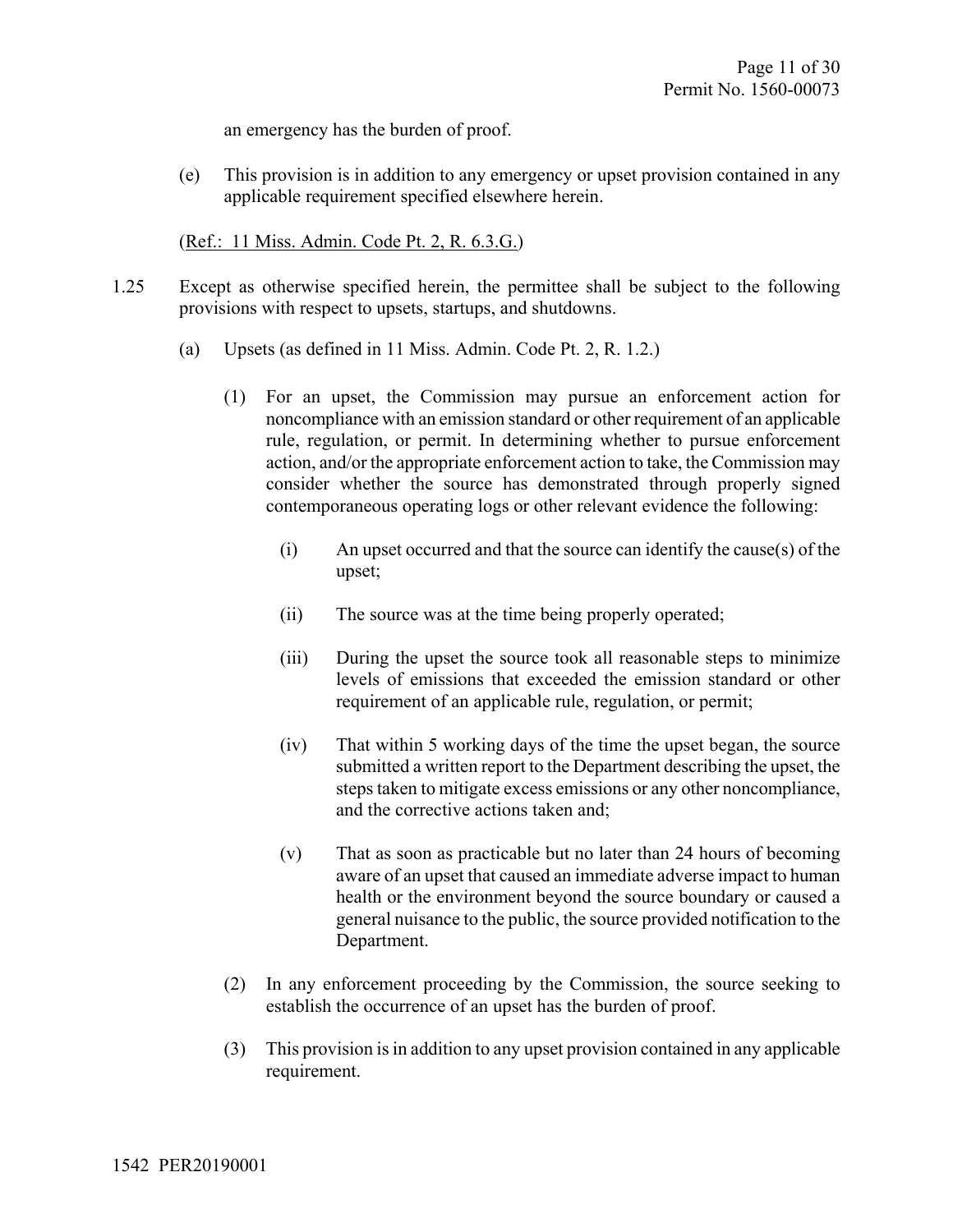- (4) These upset provisions apply only to enforcement actions by the Commission and are not intended to prohibit EPA or third party enforcement actions.
- (b) Startups and Shutdowns (as defined in 11 Miss. Admin. Code Pt. 2, R. 1.2.)
	- (1) Startups and shutdowns are part of normal source operation. Emission limitations apply during startups and shutdowns unless source specific emission limitations or work practice standards for startups and shutdowns are defined by an applicable rule, regulation, or permit.
	- (2) Where the source is unable to comply with existing emission limitations established under the State Implementation Plan (SIP) and defined in this regulation, 11 Mississippi Administrative Code, Part 2, Chapter 1, the Department will consider establishing source specific emission limitations or work practice standards for startups and shutdowns. Source specific emission limitations or work practice standards established for startups and shutdowns are subject to the requirements prescribed in 11 Miss. Admin. Code Pt. 2, R.  $1.10.B(2)$ (a) through (e).
	- (3) Where an upset as defined in Rule 1.2 occurs during startup or shutdown, see the upset requirements above.

#### (Ref.: 11 Miss. Admin. Code Pt. 2, R. 1.10.)

1.26 The permittee shall comply with all applicable standards for demolition and renovation activities pursuant to the requirements of 40 CFR Part 61, Subpart M, as adopted by reference in Regulation 11 Miss Admin. Code Pt. 2, R. 1.8. The permittee shall not be required to obtain a modification of this permit in order to perform the referenced activities.

(Ref.: 11 Miss Admin. Code Pt. 2, R. 1.8.)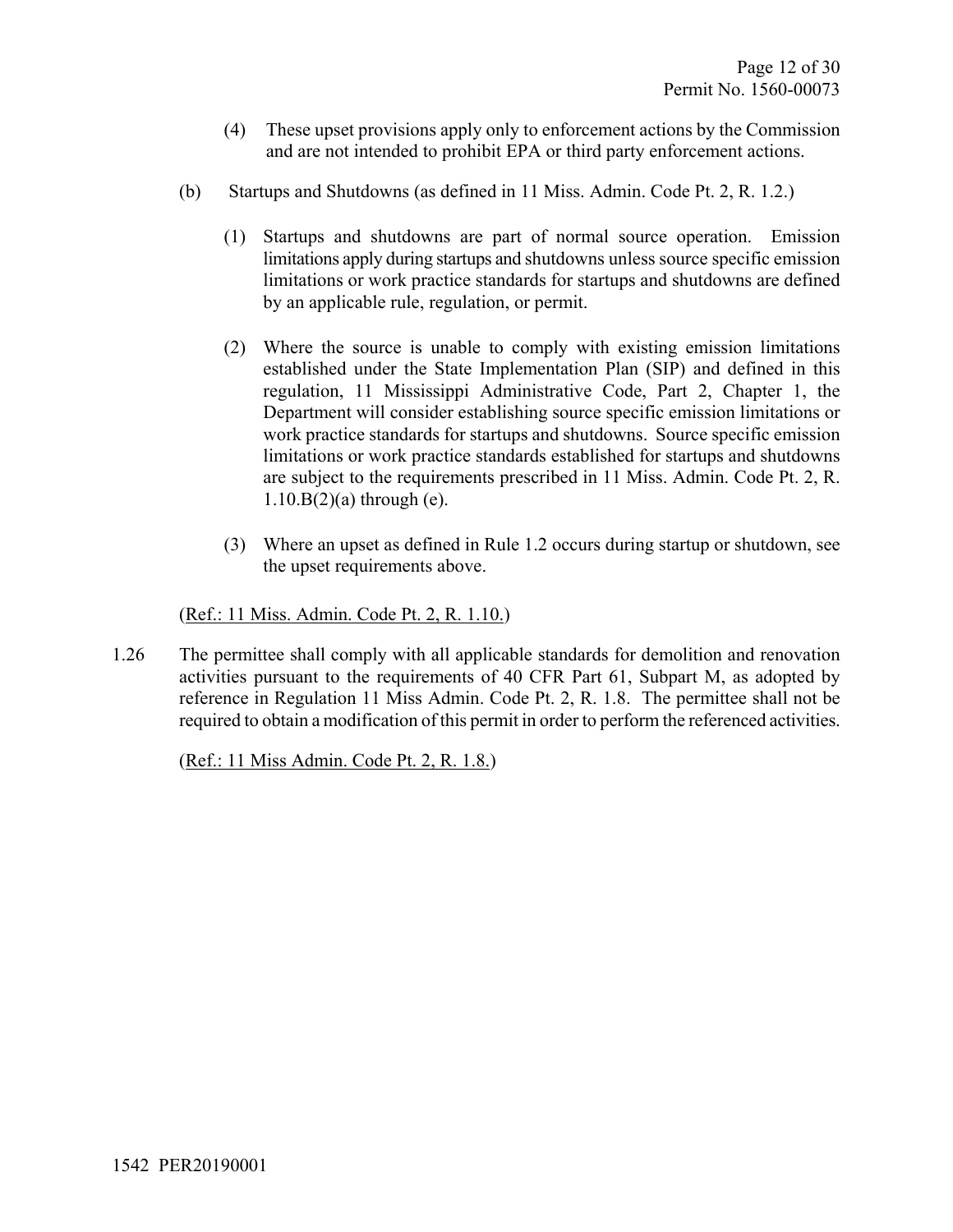## SECTION 2. EMISSION POINTS & POLLUTION CONTROL DEVICES

| <b>Emission Point</b> | Description                                                                                                                                                                                                                                                     |
|-----------------------|-----------------------------------------------------------------------------------------------------------------------------------------------------------------------------------------------------------------------------------------------------------------|
| $AA-001$              | Municipal Solid Waste (MSW) Landfill with a design capacity of approximately 4,119,639 cubic yards<br>$(3,149,690)$ cubic meters) which equates to approximately 2,963,166 tons $(2,688,139)$ Mg)                                                               |
| $AA-002$              | Fugitive emissions from road traffic (paved/unpaved)                                                                                                                                                                                                            |
| $AA-003$              | Emissions from Insignificant Activities (including a 2,000-gallon diesel tank, a 12,000-gallon diesel<br>tank, a 12,032-gallon leachate storage tank, four $(4)$ 10,000-gallon leachate storage tanks, and three $(3)$<br>20,000-gallon leachate storage tanks) |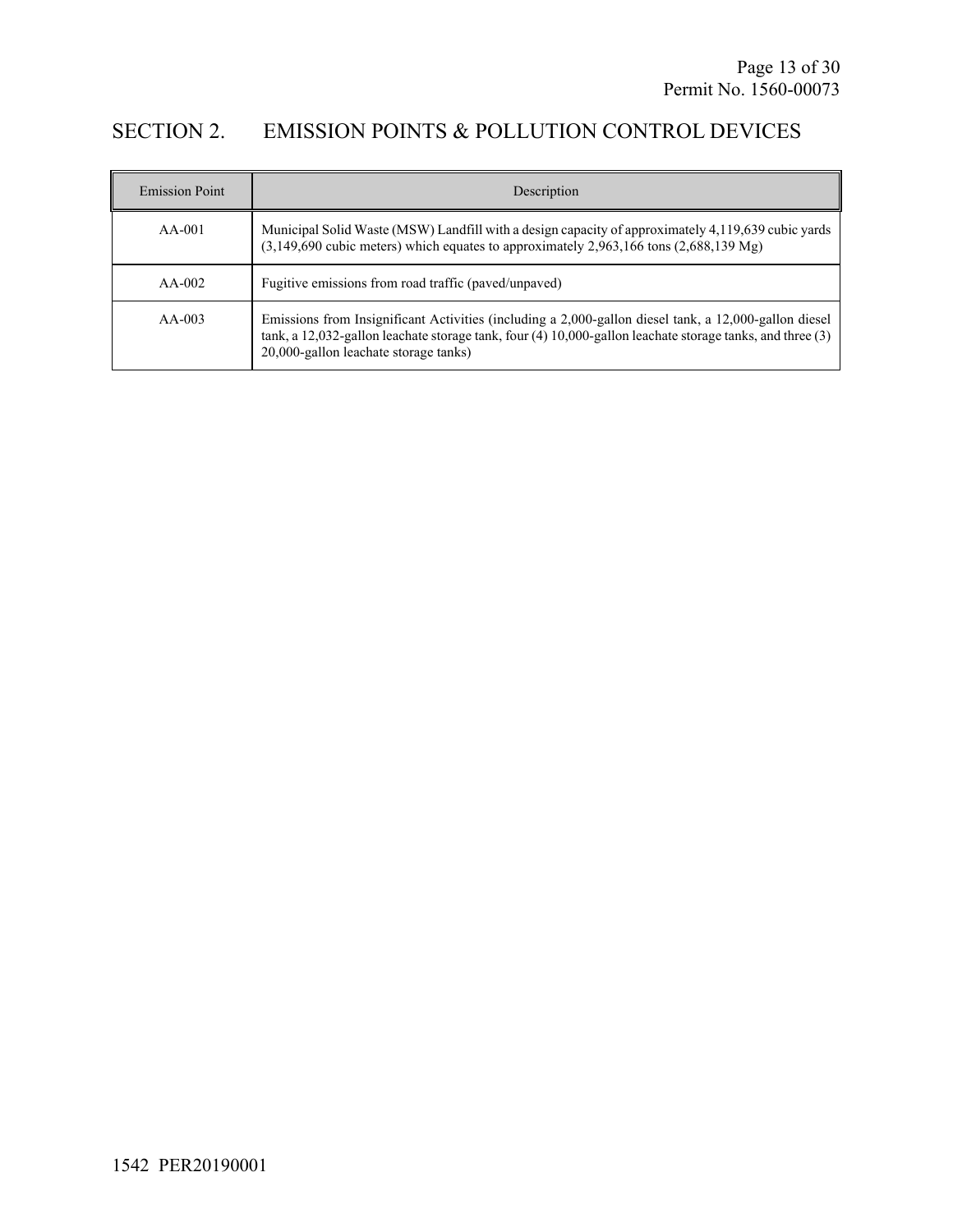## SECTION 3. EMISSION LIMITATIONS & STANDARDS

### A. Facility-Wide Emission Limitations & Standards

- 3.A.1 Except as otherwise specified or limited herein, the permittee shall not cause, permit, or allow the emission of smoke from a point source into the open air from any manufacturing, industrial, commercial or waste disposal process which exceeds forty (40) percent opacity subject to the exceptions provided in (a)  $\&$  (b).
	- (a) Startup operations may produce emissions which exceed 40% opacity for up to fifteen (15) minutes per startup in any one hour and not to exceed three (3) startups per stack in any twenty-four (24) hour period.
	- (b) Emissions resulting from soot blowing operations shall be permitted provided such emissions do not exceed 60 percent opacity, and provided further that the aggregate duration of such emissions during any twenty-four (24) hour period does not exceed ten (10) minutes per billion BTU gross heating value of fuel in any one hour.

## (Ref.: 11 Miss. Admin. Code Pt. 2, R. 1.3.A.)

3.A.2 Except as otherwise specified or limited herein, the permittee shall not cause, allow, or permit the discharge into the ambient air from any point source or emissions, any air contaminant of such opacity as to obscure an observer's view to a degree in excess of 40% opacity, equivalent to that provided in Condition 3.A.1. This shall not apply to vision obscuration caused by uncombined water droplets.

(Ref.: 11 Miss. Admin. Code Pt. 2, R. 1.3.B.)

- 3.A.3 The permittee shall not cause, permit, or allow the emission of particles or any contaminants in sufficient amounts or of such duration from any process as to be injurious to humans, animals, plants, or property, or to be a public nuisance, or create a condition of air pollution.
	- (a) The permittee shall not cause or permit the handling, transporting, or storage of any material in a manner which allows or may allow unnecessary amounts of particulate matter to become airborne.
	- (b) When dust, fumes, gases, mist, odorous matter, vapors, or any combination thereof escape from a building or equipment in such a manner and amount as to cause a nuisance to property other than that from which it originated or to violate any other provision of 11 Miss. Admin. Code Pt. 2, Ch. 1, the Commission may order such corrected in a way that all air and gases or air and gasborne material leaving the building or equipment are controlled or removed prior to discharge to the open air.

(Ref.: 11 Miss. Admin. Code Pt. 2, R. 1.3.C.)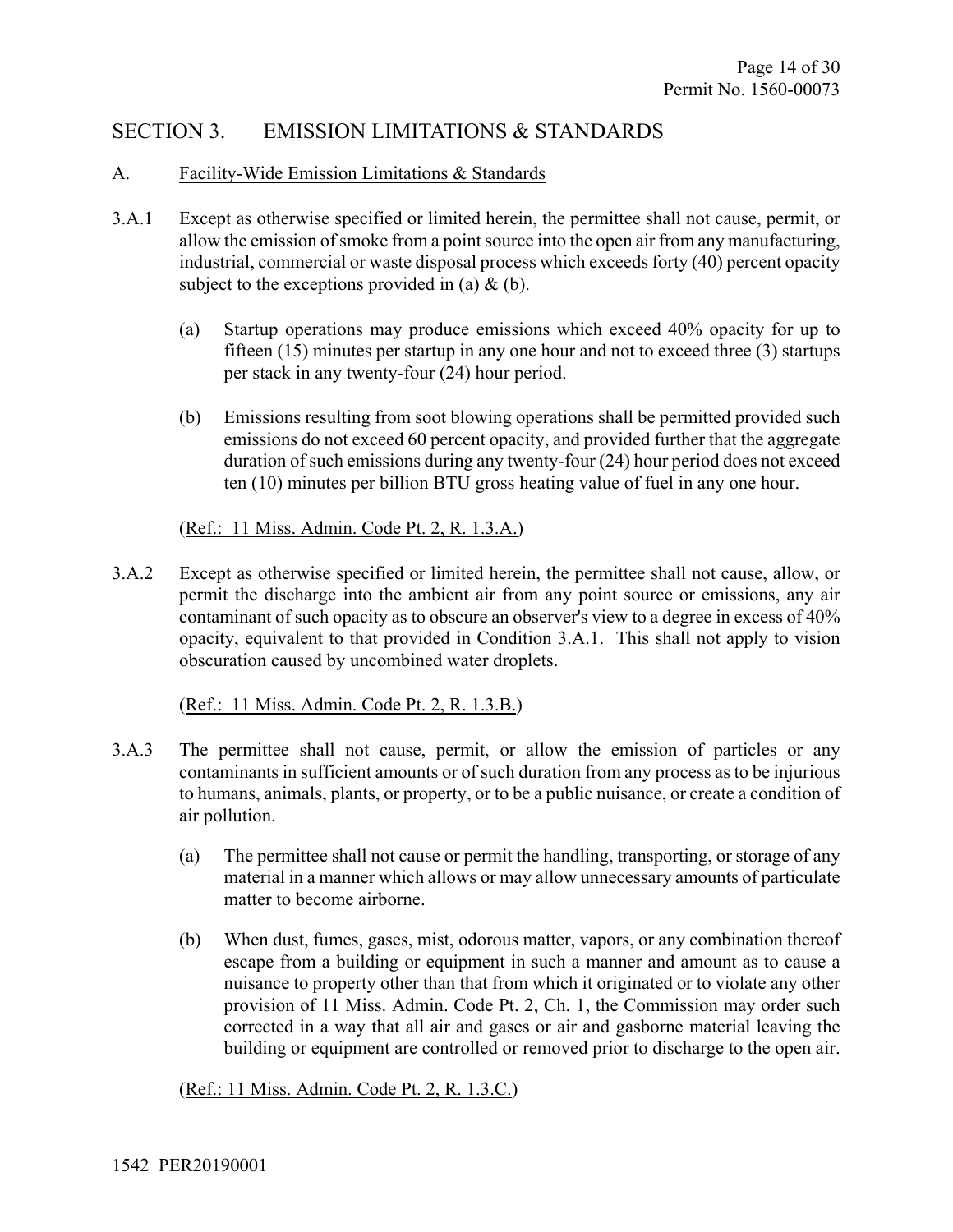| Emission<br>Point(s) | Applicable Requirement                                                                                                                                                                                                                                                  | Condition<br>Number(s) | Pollutant/<br>Parameter | Limit/Standard                                                                                                                   |
|----------------------|-------------------------------------------------------------------------------------------------------------------------------------------------------------------------------------------------------------------------------------------------------------------------|------------------------|-------------------------|----------------------------------------------------------------------------------------------------------------------------------|
| $AA-001$             | 40 CFR 60, Subpart WWW<br>Standards of Performance for Municipal<br>Solid Waste Landfills that Commenced<br>Construction, Reconstruction, or<br>Modification on or after May 30, 1991,<br>but before July 18, 2014<br>40 CFR 60.750(a) and 60.752(d)(2),<br>Subpart WWW | 3.B.1                  | <b>NMOC</b>             | Applicability                                                                                                                    |
|                      | 40 CFR 60.752(b)(1) and (b)(2), Subpart<br><b>WWW</b>                                                                                                                                                                                                                   | 3.B.2                  |                         | 50 Mg/yr threshold determination                                                                                                 |
| $AA-001$             | 40 CFR 61, Subpart M<br>National Emission Standards for<br>Asbestos<br>40 CFR 61.140 and 61.154, Subpart M                                                                                                                                                              | 3.B.3                  | Asbestos                | Applicability                                                                                                                    |
|                      | 40 CFR 61.154(a), (c), or (d), Subpart M                                                                                                                                                                                                                                | 3.B.4                  |                         | Visible emission requirements, or<br>Daily coverage requirements, or<br>Alternative emissions control<br>methods approved by DEQ |
|                      | 40 CFR 61.154(b), Subpart M                                                                                                                                                                                                                                             | 3.B.5                  |                         | Installation and maintenance of<br>signage and fencing, unless<br>otherwise noted                                                |

## B. Emission Point Specific Emission Limitations & Standards

3.B.1 Emission Point AA-001 is subject to and shall comply with the applicable requirements of the Standards of Performance for Municipal Solid Waste Landfills that Commenced Construction, Reconstruction, or Modification on or after May 30, 1991, but before July 18, 2014, 40 CFR 60, Subpart WWW and the applicable requirements of the General Provisions, 40 CFR 60, Subpart A.

In the event the permittee closes the MSW landfill, the permittee is no longer subject to the requirement to maintain a Title V Operating Permit if the landfill is not otherwise subject to the Title V Program requirements as long as the permittee was never required to install a control system as required in 40 CFR 60.752(b)(2).

(Ref.: 40 CFR 60.750(a) and 60.752(d)(2), Subpart WWW)

3.B.2 For Emission Point AA-001, the permittee shall calculate a nonmethane organic compound (NMOC) emission rate for the landfill annually using the procedures specified in 40 CFR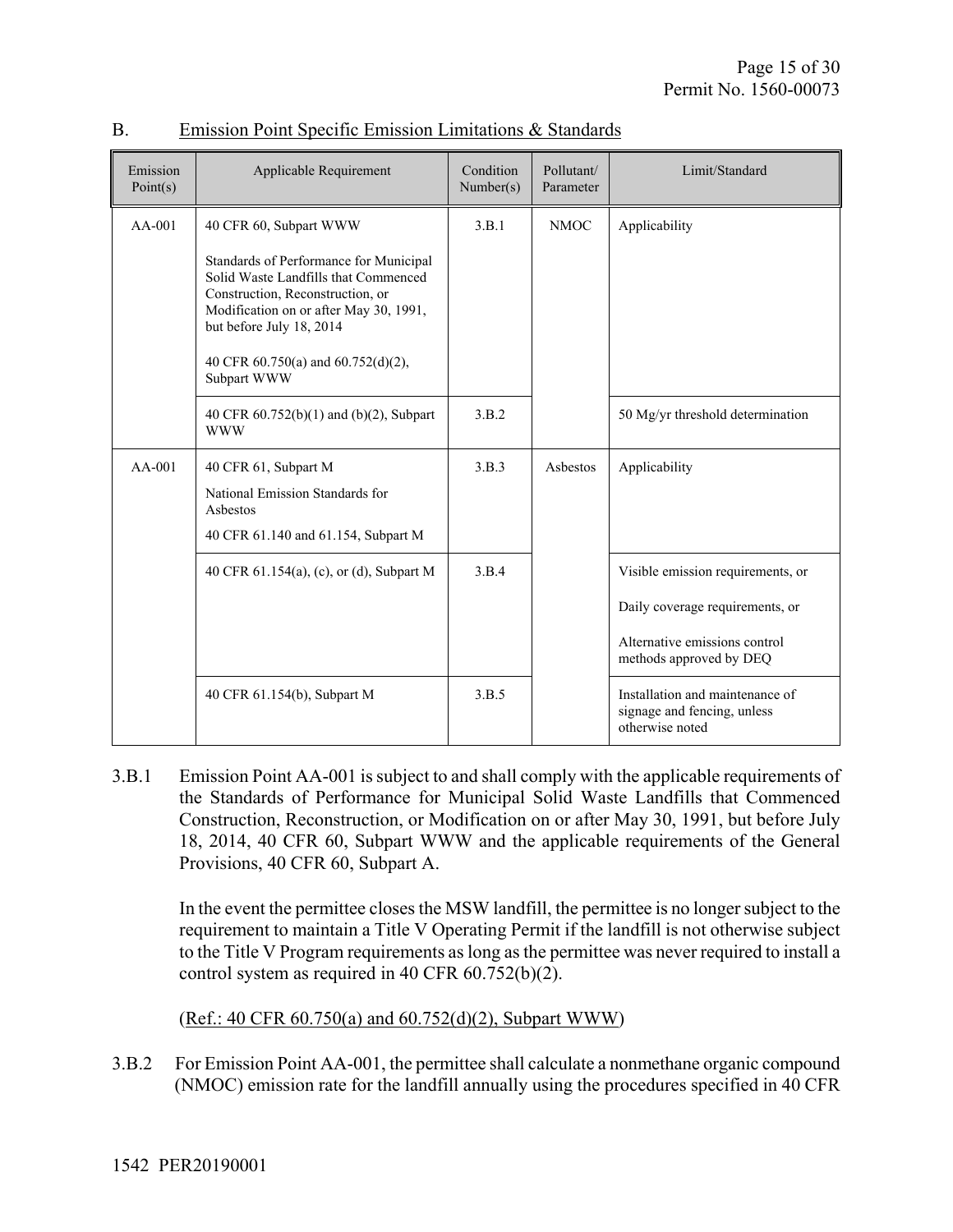60.754. The NMOC emission rate shall be recalculated annually, except as provided in Condition 5.C.1.

- (a) If the calculated NMOC emission rate is less than 50 megagrams/year (Mg/yr), the permittee shall:
	- (1) Submit an annual emission report to the DEQ in accordance with Condition 5.C.1, except as provided for in Condition 5.C.3; and
	- (2) Recalculate the NMOC emission rate annually using the procedures specified in 40 CFR 60.754(a)(1) until such time as the calculated NMOC emission rate is equal to or greater than 50 Mg/yr, or the landfill is closed.
- (b) If the calculated NMOC emission rate is equal to or greater than 50 Mg/yr, the permittee shall:
	- (1) Submit a collection and control system design plan prepared by a professional engineer to DEQ within one year, addressing the requirements of 40 CFR 60.752(b)(2)(i); and
	- (2) Install a collection and control system that captures the gas generated within the landfill as required by 40 CFR  $60.752(b)(2)(ii)(A)$  or (B) and  $(b)(2)(iii)$ within 30 months after the first annual report in which the emission rate equals or exceeds 50 Mg/yr, unless Tier 2 or Tier 3 sampling demonstrates that the emission rate is less than 50 Mg/yr as specified in Condition 5.C.2.

### (Ref.: 40 CFR 60.752(b)(1) and (b)(2), Subpart WWW)

3.B.3 Emission Point AA-001 is subject to and shall comply with all applicable requirements of the National Emission Standards for Asbestos, 40 CFR 61, Subpart M.

### (Ref.: 40 CFR 61.140 and 61.154, Subpart M)

- 3.B.4 For Emission Point AA-001, the permittee shall comply with one of the following requirements:
	- (a) There must be no visible emissions to the outside air from any active waste disposal site where asbestos-containing waste material has been deposited; or
	- (b) At the end of each operating day, or at least once every 24-hour period while the site is in continuous operation, the asbestos-containing waste material that has been deposited at the site during the operating day or previous 24-hour period shall:
		- (1) Be covered with at least 15 centimeters (6 inches) of compacted nonasbestoscontaining material, or
		- (2) Be covered with a resinous or petroleum-based dust suppression agent that effectively binds dust and controls wind erosion. Such an agent shall be used in the manner and frequency recommended for the particular dust by the dust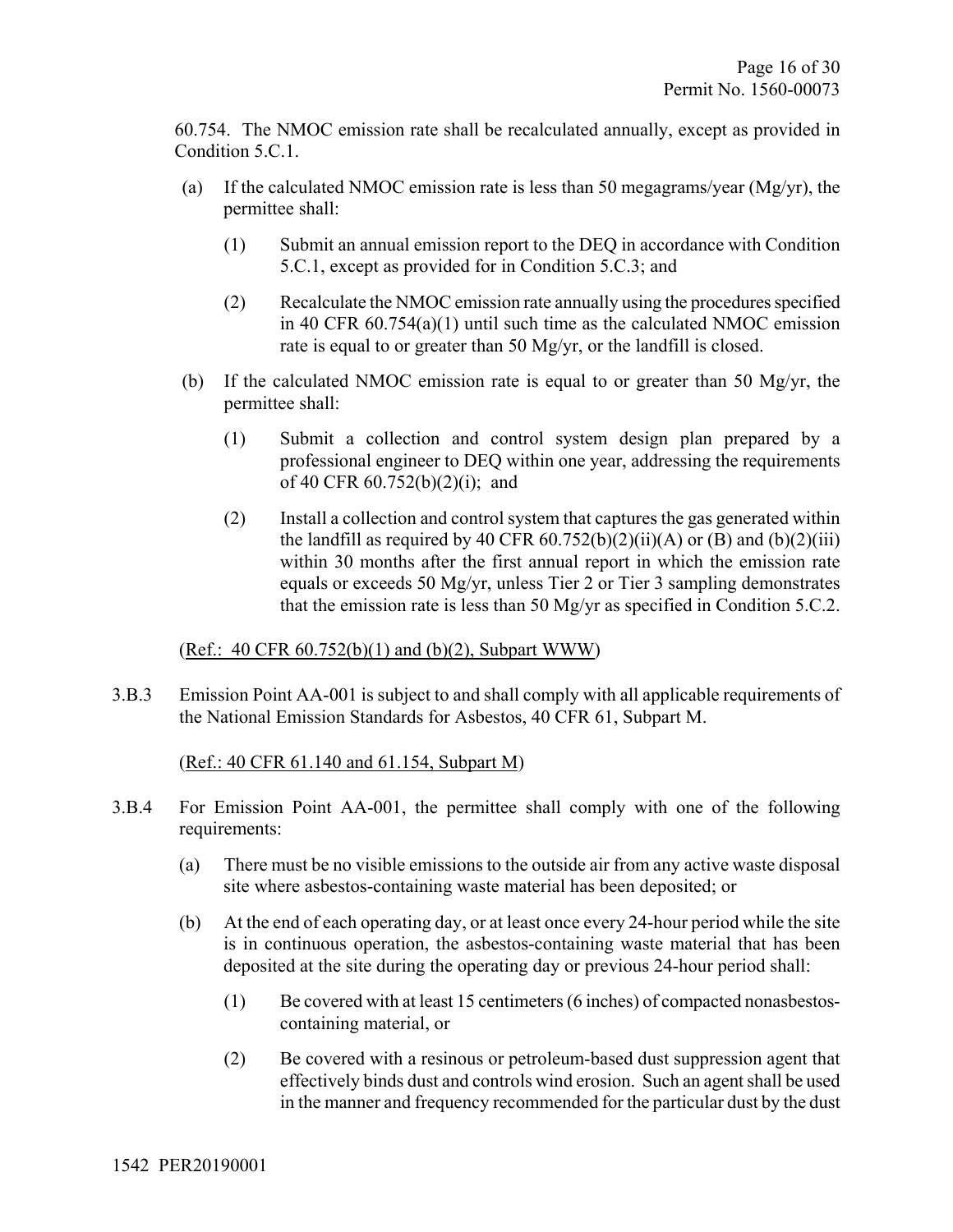suppression agent manufacturer to achieve and maintain dust control. Other equally effective dust suppression agents may be used upon prior approval by the DEQ. For the purposes of this paragraph, any used, spent, or other waste oil is not considered a dust suppression agent.

(c) Use an alternative emissions control method that has received prior written approval by the DEQ according to the procedures described in 40 CFR 61.149(c)(2).

#### (Ref.: 40 CFR 61.154(a), (c), or (d), Subpart M)

- 3.B.5 For Emission Point AA-001, unless a natural barrier adequately deters access by the general public, either warning signs and fencing must be installed and maintained as described in (a)-(c) below or the permittee shall cover all asbestos-containing material deposited at the site during the operating day or previous 24-hour period with at least six (6) inches of compacted nonasbestos-containing material.
	- (a) Warning signs must be displayed at all entrances and at intervals of 330 feet or less along the property line of the site or along the perimeter of the sections of the site where asbestos-containing waste material is deposited. The warning signs must meet the specific requirements found in 40 CFR  $61.154(b)(1)(i)-(iii)$ ,
	- (b) The perimeter of the disposal site must be fenced in a manner adequate to deter access by the general public,
	- (c) Upon request and supply of appropriate information, the DEQ will determine whether a fence or natural barrier adequately deters access by the general public.

(Ref.: 40 CFR 61.154(b), Subpart M)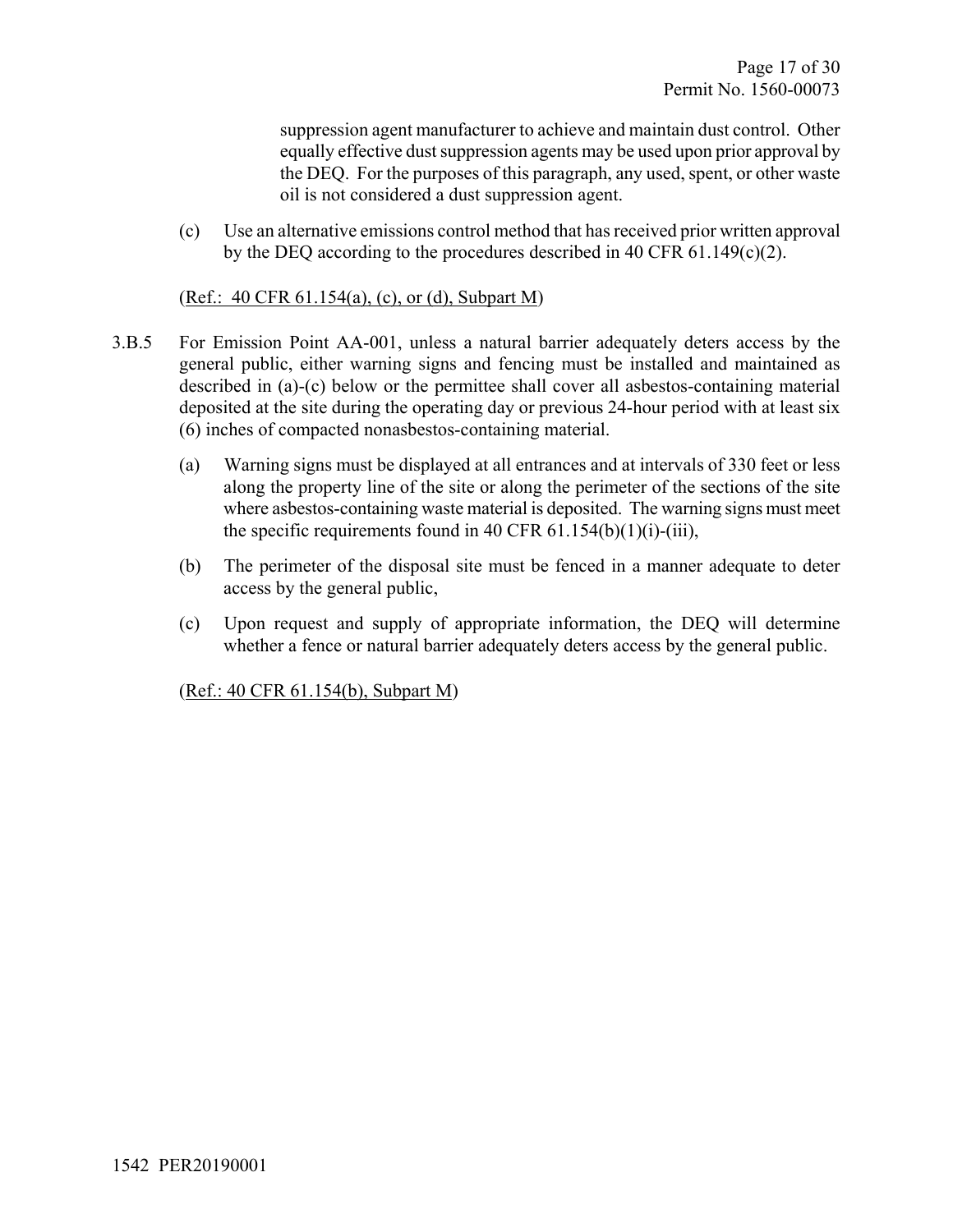| Applicable Requirement                         | Condition<br>Number(s) | Pollutant/<br>Parameter | Limit/Standard |
|------------------------------------------------|------------------------|-------------------------|----------------|
| 11 Miss. Admin. Code Pt. 2, R. $1.3.D(1)(a)$ . | 3.C.1                  | <b>PM</b>               | 0.6 lbs/MMBTU  |
| 11 Miss. Admin. Code Pt. 2, R. 1.4.A(1).       | 3.C.2                  | SO <sub>2</sub>         | 4.8 lbs/MMBTU  |

## C. Insignificant and Trivial Activity Emission Limitations & Standards

3.C.1 The maximum permissible emission of ash and/or particulate matter from fossil fuel burning installations of less than 10 million BTU per hour heat input shall not exceed 0.6 pounds per million BTU per hour heat input.

(Ref.: 11 Miss. Admin. Code Pt. 2, R. 1.3.D(1)(a).)

3.C.2 The maximum discharge of sulfur oxides from any fuel burning installation in which the fuel is burned primarily to produce heat or power by indirect heat transfer shall not exceed 4.8 pounds (measured as sulfur dioxide) per million BTU heat input.

(Ref.: 11 Miss. Admin. Code Pt. 2, R. 1.4.A(1).)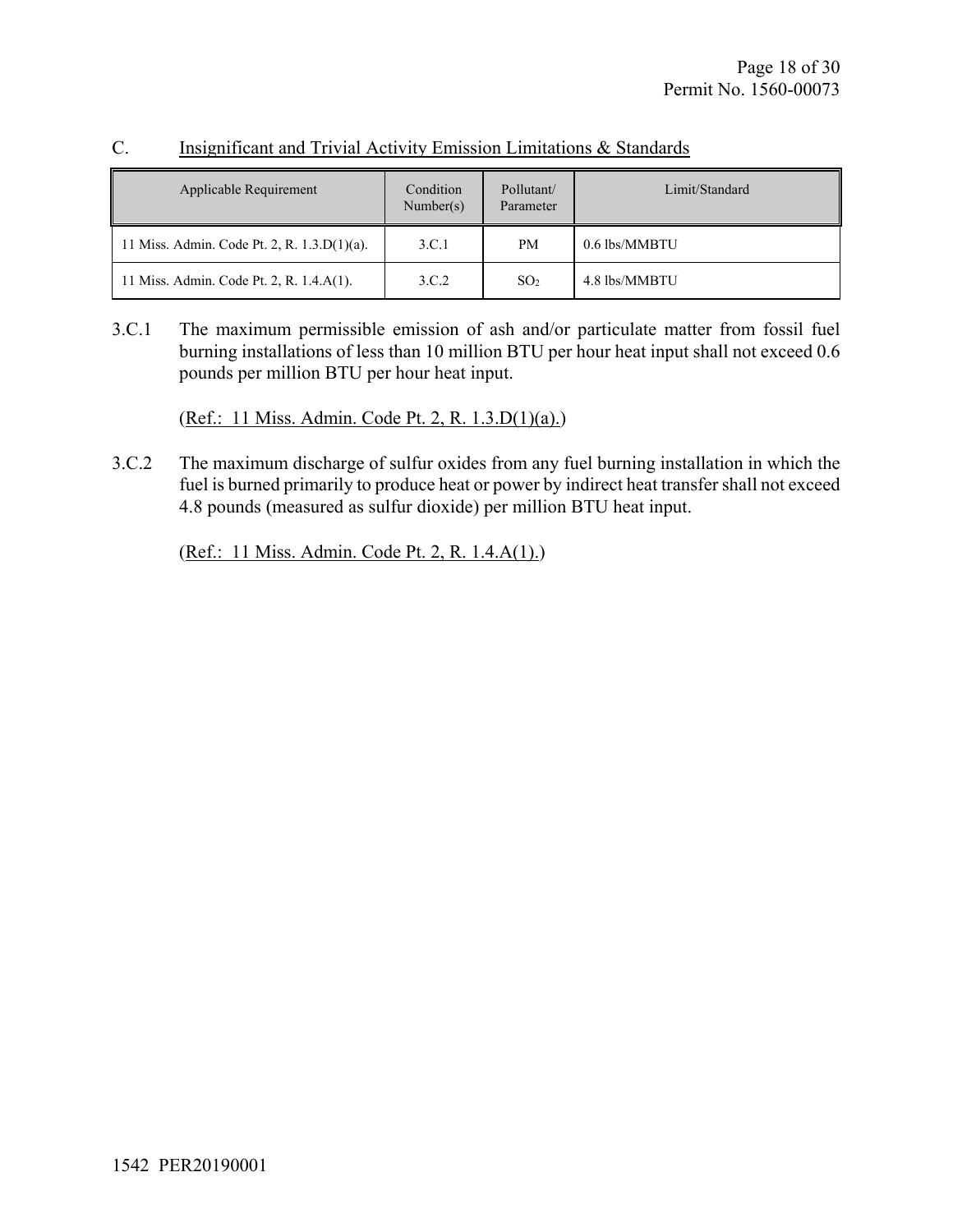## SECTION 4. COMPLIANCE SCHEDULE

- 4.1 Unless otherwise specified herein, the permittee shall be in compliance with all requirements contained herein upon issuance of this permit.
- 4.2 Except as otherwise specified herein, the permittee shall submit to the Permit Board and to the Administrator of EPA Region IV a certification of compliance with permit terms and conditions, including emission limitations, standards, or work practices, by January 31 for the preceding calendar year. Each compliance certification shall include the following:
	- (a) the identification of each term or condition of the permit that is the basis of the certification;
	- (b) the compliance status;
	- (c) whether compliance was continuous or intermittent;
	- (d) the method(s) used for determining the compliance status of the source, currently and over the applicable reporting period;
	- (e) such other facts as may be specified as pertinent in specific conditions elsewhere in this permit.

### (Ref.: 11 Miss. Admin. Code Pt. 2, R. 6.3.C(5)(a), (c), & (d).)

4.3 Upon calculating an NMOC emission rate equal to or greater than 50 Mg/yr, in accordance with Condition 5.B.1, the permittee shall be subject to the applicable requirements of the National Emission Standards for Hazardous Air Pollutants (NESHAP) from Municipal Solid Waste (MSW) Landfills, 40 CFR Part 63, Subpart AAAA and the applicable General Provisions, 40 CFR Part 63, Subpart A. The MSW Landfill is considered an existing source for purposes of this regulation. The permittee shall comply with the applicable requirements of Subpart AAAA by the date(s) specified in the subpart.

(Ref.: 40 CFR Part 63.1930, 63.1935(a)(3) and 63.1940(c), Subpart AAAA)

4.4 Upon calculating an uncontrolled NMOC emission rate equal to or greater than 50 Mg/yr, the permittee shall submit a request for a minor modification to address all applicable requirements of 40 CFR 63, Subpart AAAA. This modification request to reopen the permit shall be submitted within one (1) year of the annual report submittal which calculated an NMOC emission rate equal to or greater than 50 Mg/yr.

(Ref.: 11 Miss. Admin. Code Pt. 2, R. 6.4.G(1).)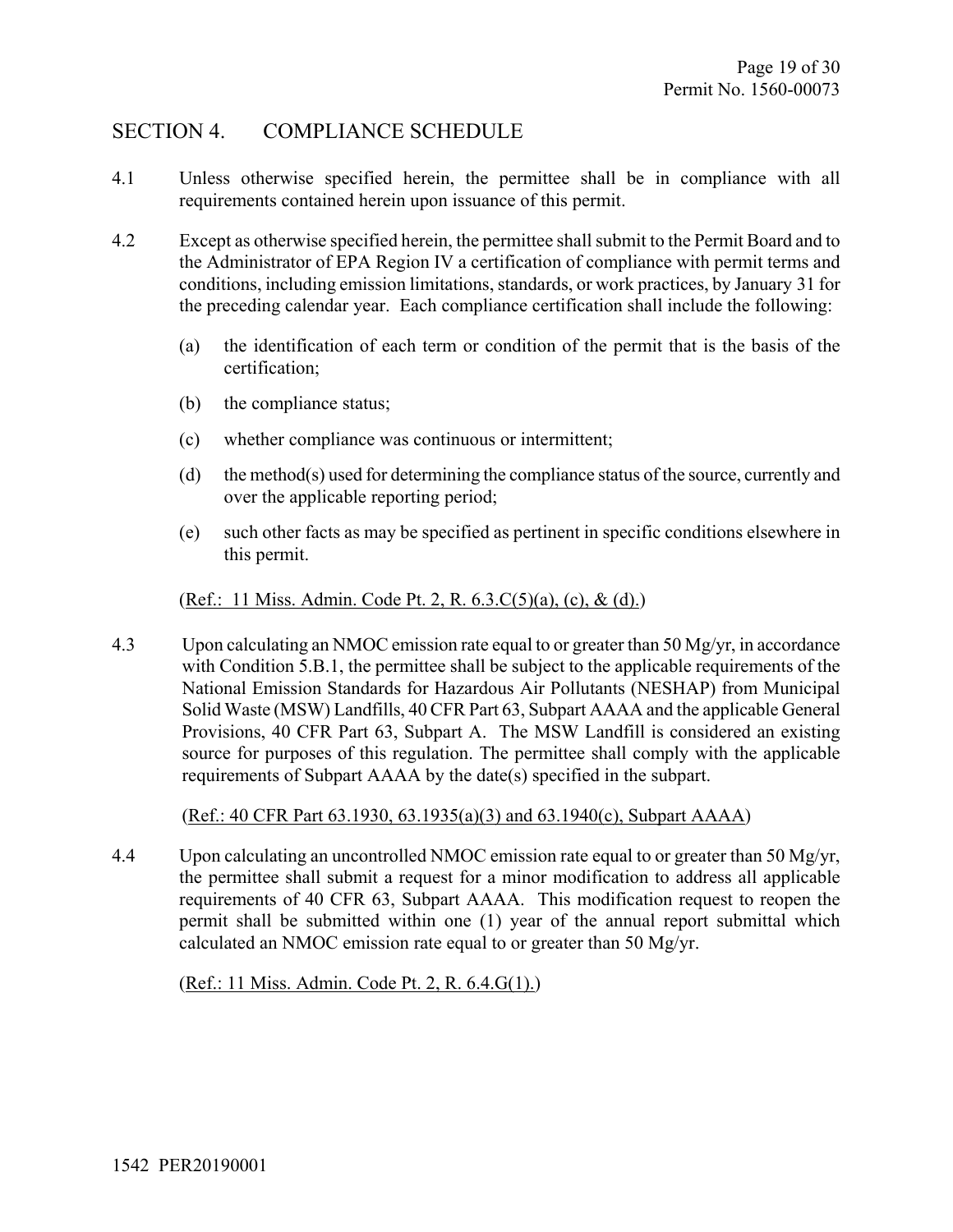## SECTION 5. MONITORING, RECORDKEEPING & REPORTING REQUIREMENTS

## A. General Monitoring, Recordkeeping and Reporting Requirements

5.A.1 The permittee shall install, maintain, and operate equipment and/or institute procedures as necessary to perform the monitoring and recordkeeping specified below.

## (Ref.: 11 Miss. Admin. Code Pt. 2, R. 6.3.A(3).)

- 5.A.2 In addition to the recordkeeping specified below, the permittee shall include with all records of required monitoring information the following:
	- (a) the date, place as defined in the permit, and time of sampling or measurements;
	- (b) the date(s) analyses were performed;
	- (c) the company or entity that performed the analyses;
	- (d) the analytical techniques or methods used;
	- (e) the results of such analyses; and
	- (f) the operating conditions existing at the time of sampling or measurement.

### (Ref.: 11 Miss. Admin. Code Pt. 2, R. 6.3.A(3)(b)(1).)

5.A.3 Except where a longer duration is specified in an applicable requirement, the permittee shall retain records of all required monitoring data and support information for a period of at least five (5) years from the date of the monitoring sample, measurement, report, or application. Support information includes all calibration and maintenance records, all original strip-chart recordings for continuous monitoring instrumentation, and copies of all reports required by the permit.

### (Ref.: 11 Miss. Admin. Code Pt. 2, R. 6.3.A(3)(b)(2).)

5.A.4 Except as otherwise specified herein, the permittee shall submit reports of any required monitoring by July 31 and January 31 for the preceding six-month period. All instances of deviations from permit requirements must be clearly identified in such reports and all required reports must be certified by a responsible official consistent with 11 Miss. Admin. Code Pt. 2, R. 6.2.E.

(Ref.: 11 Miss. Admin. Code Pt. 2, R. 6.3.A(3)(c)(1).)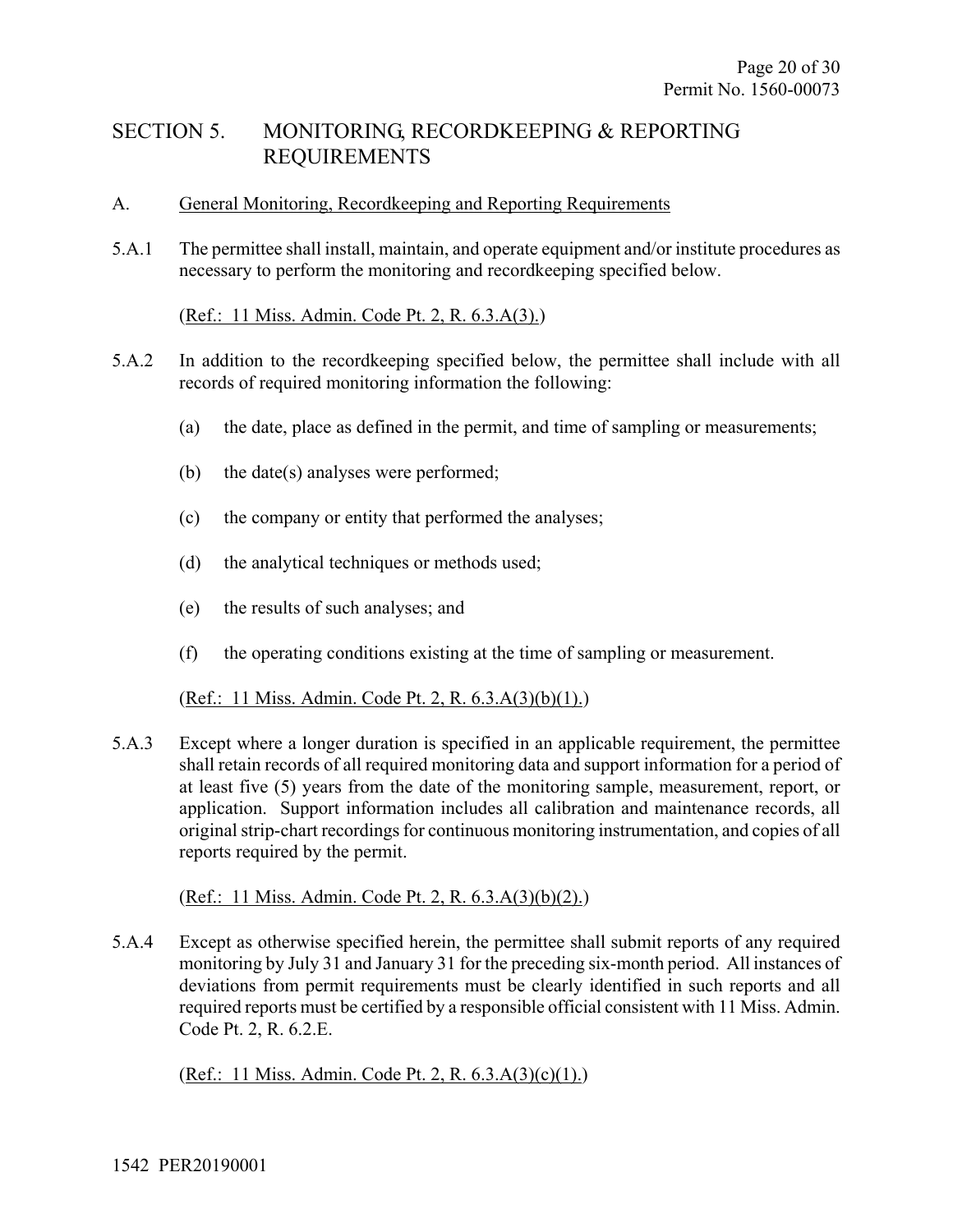5.A.5 Except as otherwise specified herein, the permittee shall report all deviations from permit requirements, including those attributable to upsets, the probable cause of such deviations, and any corrective actions or preventive measures taken. Said report shall be made within five (5) working days of the time the deviation began.

(Ref.: 11 Miss. Admin. Code Pt. 2, R. 6.3.A(3)(c)(2).)

5.A.6 Except as otherwise specified herein, the permittee shall perform emissions sampling and analysis in accordance with EPA Test Methods and with any continuous emission monitoring requirements, if applicable. All test methods shall be those versions or their equivalents approved by the DEQ and the EPA.

(Ref.: 11 Miss. Admin. Code Pt. 2, R. 6.3.A(3).)

5.A.7 The permittee shall maintain records of any alterations, additions, or changes in equipment or operation.

(Ref.: 11 Miss. Admin. Code Pt. 2, R. 6.3.A(3).)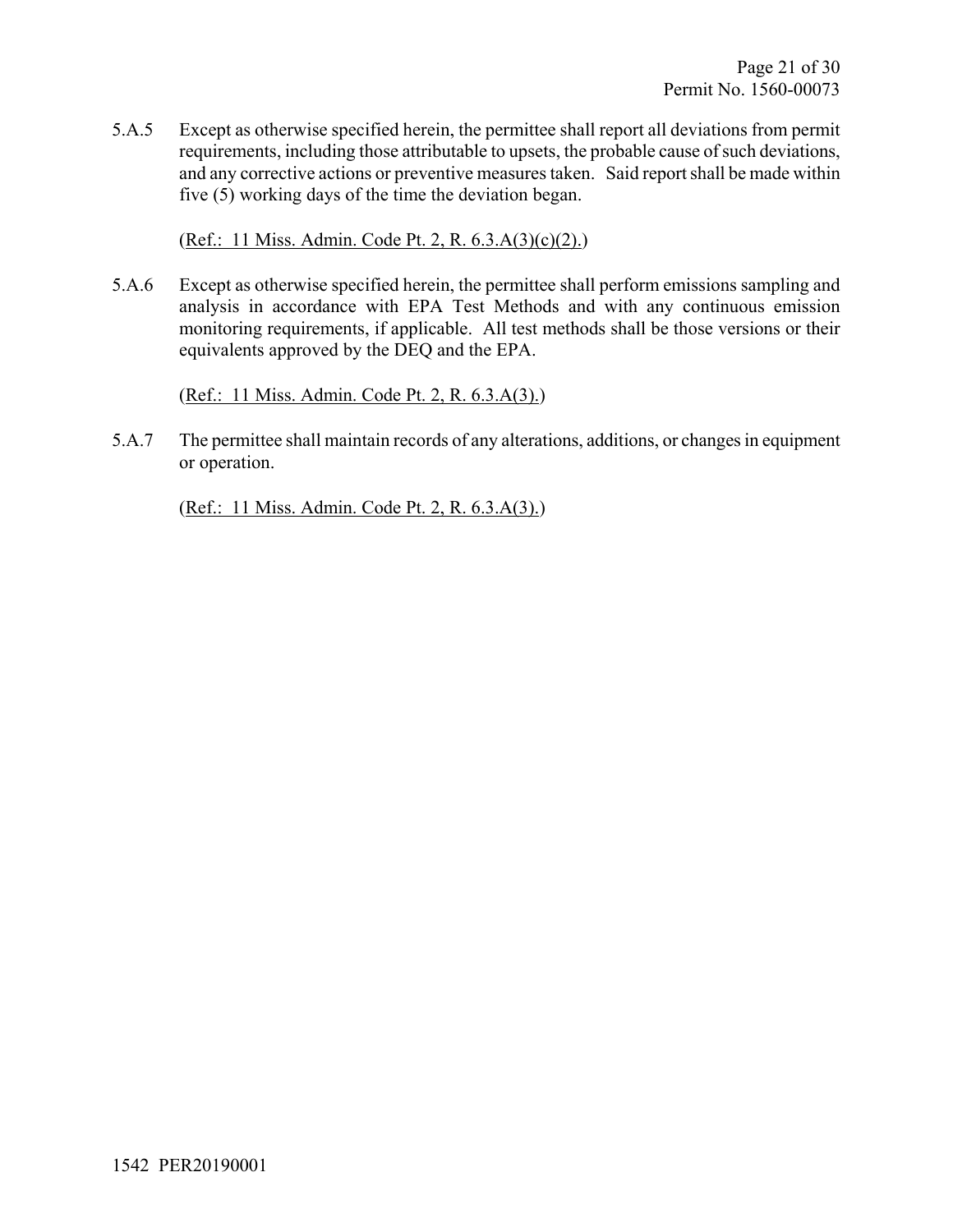| Emission<br>Point(s) | Applicable Requirement                                                                  | Condition<br>Number | Pollutant/<br>Parameter<br>Monitored | Monitoring/Recordkeeping<br>Requirement       |
|----------------------|-----------------------------------------------------------------------------------------|---------------------|--------------------------------------|-----------------------------------------------|
| $AA-001$             | 40 CFR $60.754(a)(2)(ii)$ and $(a)(3)$ ,<br>Subpart WWW                                 | 5.B.1               | NMOC.                                | Determine NMOC emission rate                  |
|                      | 40 CFR 60.758(a), Subpart WWW                                                           | 5.B.2               |                                      | Recordkeeping                                 |
| $AA-001$             | 40 CFR 60.154(e), Subpart M and 11<br>Miss. Admin. Code Pt. 2, R.<br>$6.3.A(3)(b)(2)$ . | 5.B.3               | Asbestos                             | Waste shipment records                        |
|                      | 40 CFR 60.154(f), Subpart M                                                             | 5.B.4               |                                      | Asbestos-containing waste disposal<br>records |
|                      | 40 CFR $60.154(g)$ , Subpart M                                                          | 5.B.5               |                                      | Closure requirements                          |
|                      | 40 CFR 60.154(i), Subpart M                                                             | 5.B.6               |                                      | Records                                       |
|                      | 11 Miss. Admin. Code Pt. 2, R.<br>$6.3.A(3)(a)(2)$ .                                    | 5.B.7               |                                      | Visible emission records                      |

### B. Specific Monitoring and Recordkeeping Requirements

- 5.B.1 For Emission Point AA-001, the permittee shall determine a site-specific NMOC concentration and recalculate the NMOC emission rate using the Tier 2 procedures in 40 CFR  $60.754(a)(3)$ . The permittee shall recalculate the NMOC emission rate using the equations provided in 40 CFR 60.754(a)(1)(i) or (a)(1)(ii) and using the average NMOC concentration from the collected samples instead of the default value.
	- (a) If the resulting NMOC emission rate is greater than 50 Mg/yr, the permittee shall either comply with the gas collection and control requirements of Condition 3.B.2(b) or determine the site-specific methane generation rate constant using the Tier 3 procedures in 40 CFR 60.754(a)(4).
	- (b) If the resulting NMOC mass emission rate is less than 50 Mg/yr, the permittee shall submit a periodic estimate of the emission rate report as provided in Condition 5.C.1 and retest the site-specific NMOC concentration every five (5) years using the methods specified in this section. The previous site-specific NMOC concentration testing was conducted in June 2015; therefore, the next required Tier 2 test shall be completed before June 30, 2020.

## $(Ref.: 40 CFR 60.754(a)(2)(ii)$  and  $(a)(3)$ , Subpart WWW)

5.B.2 For Emission Point AA-001, the permittee shall keep for at least five (5) years up-to-date, readily accessible, on-site records of the design capacity report which triggered Condition 3.B.1, the current amount of solid waste in-place, and the year-by-year waste acceptance rate. Off-site records may be maintained if they are retrievable within four (4) hours.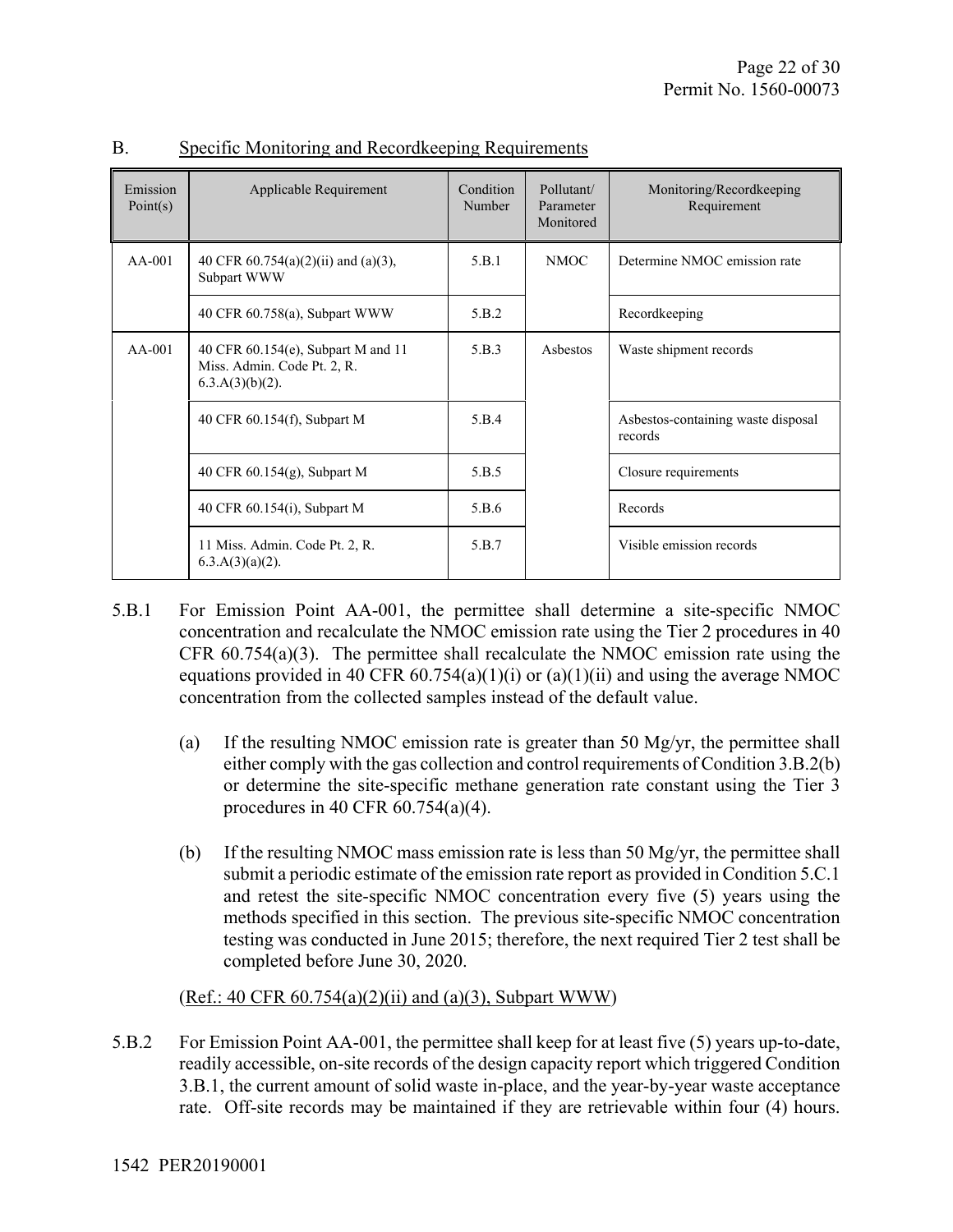Either paper copy or electronic formats are acceptable.

(Ref.: 40 CFR 60.758(a), Subpart WWW)

- 5.B.3 For Emission Point AA-001, the permittee shall comply with the following for all asbestoscontaining waste material received:
	- (a) Maintain waste shipment records, using a form similar to that shown in Figure 4 in 40 CFR 61.154 that includes the following information:
		- (1) The name, address, and telephone number of the waste generator.
		- (2) The name, address, and telephone number of the transporter(s).
		- (3) The quantity of the asbestos-containing waste material in cubic meters (cubic yards).
		- (4) The presence of improperly enclosed or uncovered waste, or any asbestoscontaining waste material not sealed in leak-tight containers. Report in writing to the appropriate local, State, or EPA Regional office responsible for administering the asbestos NESHAP program for the waste generator (identified in the waste shipment record) and waste disposal site (DEQ), by the following working day, the presence of a significant amount of improperly enclosed or uncovered waste. Submit a copy of the waste shipment record along with the report.
		- (5) The date of the receipt.
	- (b) As soon as possible and no longer than thirty (30) days after the receipt of the waste, send a copy of the signed waste shipment record to the waste generator.
	- (c) Upon discovering a discrepancy between the quantity of waste designated on the waste shipment records and the quantity actually received, attempt to reconcile the discrepancy with the waste generator. If the discrepancy is not resolved within fifteen (15) days after receiving the waste, immediately report in writing to the local, State, or EPA Regional office responsible for administering the asbestos NESHAP program for the waste generator (identified in the waste shipment record) and waste disposal site (DEQ). Describe the discrepancy and attempts to reconcile it and submit a copy of the waste shipment record along with the report.
	- (d) Retain a copy of all records and reports required by this paragraph for at least two (2) years.

## (Ref.: 40 CFR 61.154(e), Subpart M and 11 Miss. Admin. Code Pt. 2, R. 6.3.A(3)(b)(2).)

5.B.4 For Emission Point AA-001, the permittee shall maintain, until closure, records of the location, depth and area, and quantity in cubic meters (cubic yards) of asbestos-containing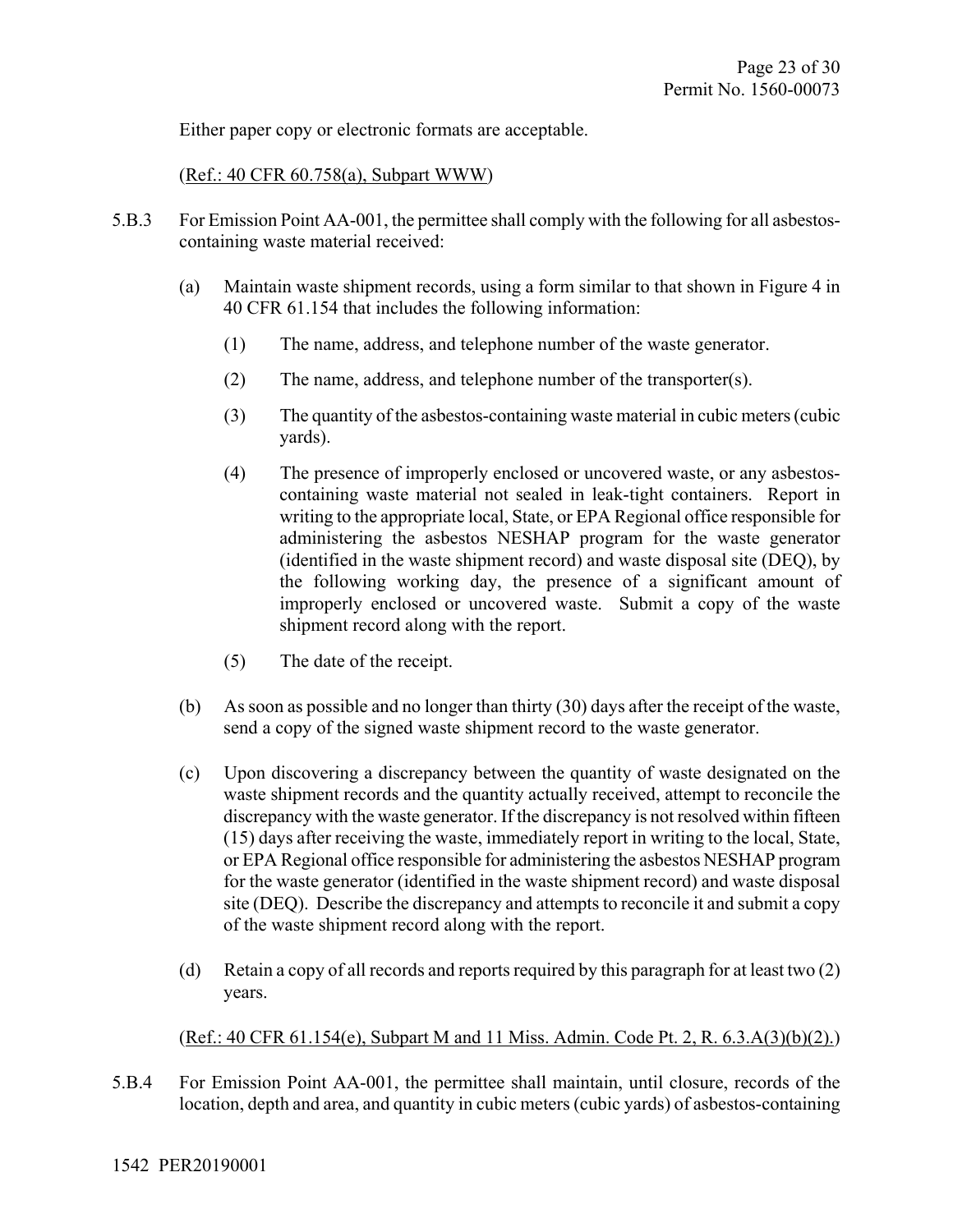waste material within the disposal site on a map or diagram of the disposal area.

(Ref.: 40 CFR 61.154(f), Subpart M)

5.B.5 For Emission Point AA-001, the permittee shall comply with the applicable provisions of 40 CFR 61.151 upon closure.

(Ref.: 40 CFR 61.154(g), Subpart M)

5.B.6 For Emission Point AA-001, the permittee shall furnish upon request, and make available during normal business hours for inspection by the DEQ, all records required under 40 CFR 61.154.

#### (Ref.: 40 CFR 61.154(i), Subpart M)

- 5.B.7 For Emission Point AA-001, if the permittee chooses to comply with the no visible emissions compliance option in Condition 3.B.4(a), the permittee shall conduct daily visible observations for visible emissions at the boundary of the waste disposal site. Upon observing any visible emissions, the permittee shall take immediate corrective measures to eliminate visible emissions. The permittee shall keep a daily log indicating the following:
	- (a) Whether any asbestos-containing materials were disposed of;
	- (b) The results of a visible emissions observation conducted at the boundary of the waste disposal site for each day asbestos-containing materials are disposed; and,
	- (c) If visible emissions are noted, the corrective measures taken to eliminate visible emissions.

(Ref.: 11 Miss. Admin. Code Pt. 2, R. 6.3.A(3)(a)(2).)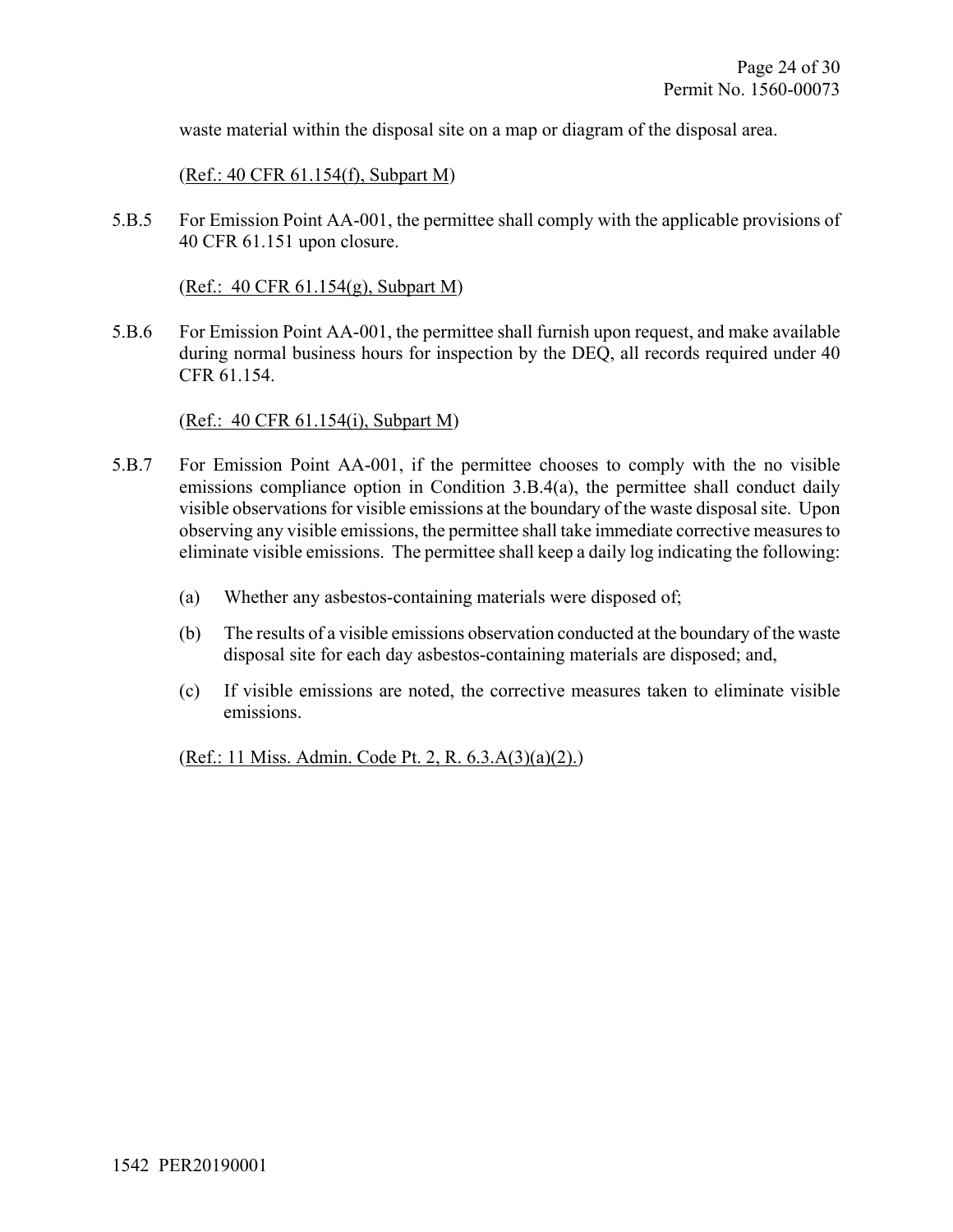| Emission<br>Point(s) | Applicable Requirement                                     | Condition<br>Number | Pollutant/<br>Parameter<br>Monitored | Reporting Requirement                                                                |
|----------------------|------------------------------------------------------------|---------------------|--------------------------------------|--------------------------------------------------------------------------------------|
| $AA-001$             | 40 CFR 60.752(b)(1)(i) and 60.757(b),<br>Subpart WWW       | 5.C.1               | <b>NMOC</b>                          | Annual emission rate report                                                          |
|                      | 40 CFR 60.757(c)(1) and (c)(2), Subpart<br><b>WWW</b>      | 5.C.2               |                                      | Resume annual reporting                                                              |
|                      | 40 CFR $60.752(b)(1)(ii)(B)$ and<br>60.757(d), Subpart WWW | 5.C.3               |                                      | Closure notification                                                                 |
| $AA-001$             | 40 CFR 60.154(h), Subpart M                                | 5.C.4               | Asbestos                             | Submit asbestos waste disposal<br>records                                            |
|                      | 40 CFR 60.154(j), Subpart M                                | 5.C.5               |                                      | Submit notification if covered<br>asbestos-containing material is to be<br>disturbed |
| Facility-<br>wide    | 11 Miss. Admin. Code Pt. 2, R.<br>$6.3.A(3)(c)(1)$ .       | 5.C.6               | N/A                                  | Semiannual reports                                                                   |

## C. Specific Reporting Requirements

- 5.C.1 For Emission Point AA-001, the permittee shall submit an annual NMOC emission rate report in accordance with the semiannual report due January  $31<sup>st</sup>$  each year in accordance with Condition 5.A.4, except as provided in paragraphs (a) or (c) below. The DEQ may request such additional information as may be necessary to verify the reported NMOC emission rate
	- (a) The NMOC emission rate report shall contain an annual or five-year estimate of the NMOC emission rate using the formula and procedures referenced in Condition 5.B.1. If the estimated NMOC emission rate as reported in the annual report to the DEQ is less than 50 Mg/yr in each of the next five  $(5)$  consecutive years, the permittee may elect to submit an estimate of the NMOC emission rate for the next five-year period in lieu of the annual report. This estimate shall include the current amount of solid waste in place and the estimated waste acceptance rate for each year of the five (5) years for which an NMOC emission rate is estimated. All data and calculations upon which this estimate is based shall be provided to the DEQ. This estimate shall be revised at least once every five (5) years. If the actual waste acceptable rate exceeds the estimated waste acceptance rate in any year reported in the five-year estimate, a revised five-year period beginning with the year in which the actual waste acceptance rate exceeded the estimated waste acceptance rate.
	- (b) The NMOC emission rate report shall include all the data, calculations, sample reports, and measurements used to estimate the annual or five-year emissions.
	- (c) The permittee is exempted from the requirements of paragraphs (a) and (b) after the installation of a collection and control system in compliance with 40 CFR 60.752(b)(2), during such time as the collection and control system is in operation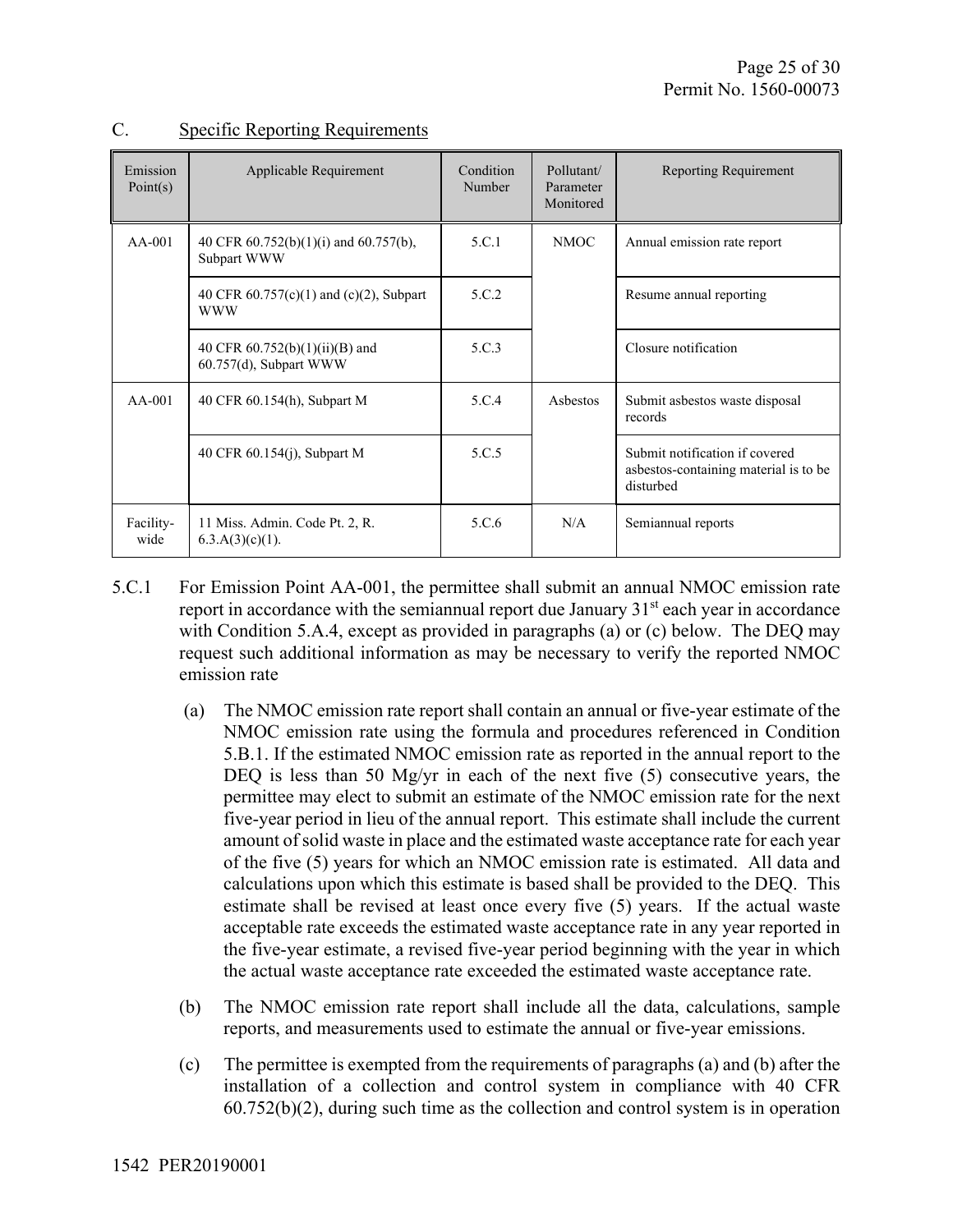and in compliance with 40 CFR 60.753 and 60.755.

(Ref.: 40 CFR  $60.752(b)(1)(i)$  and  $60.757(b)$ , Subpart WWW)

- 5.C.2 For Emission Point AA-001, the permittee shall submit the collection and control system design plan to the DEQ in accordance with Condition 3.B.2(b)(1) once the NMOC emission rate is equal to or greater than 50 Mg/yr, except as follows:
	- (a) The permittee elects to recalculate the NMOC emission rate after Tier 2 NMOC sampling and analysis as provided in 40 CFR 60.754(a)(3) and the resulting NMOC emission rate is less than 50 Mg/yr. Annual periodic reporting shall be resumed using the Tier 2 determined site-specific NMOC concentration, until the calculated emission rate is equal to or greater than 50 Mg/yr per year or the landfill is closed. The revised NMOC emission rate report, with the recalculated emission rate based on NMOC sampling and analysis, shall be submitted within 180 days of the first calculated exceedance of 50 Mg/yr.
	- (b) The permittee elects to recalculate the NMOC emission rate after determining a sitespecific methane generation rate constant (k) using the Tier 3 procedures in Condition 5.B.1.(a) and the resulting NMOC emission rate is less than 50 Mg/yr. Annual periodic reporting shall be resumed using the resulting site-specific methane generation rate constant (k) until such time as the emissions rate calculation results in an exceedance. The revised NMOC emission rate report based on the provisions of Condition 5.B.1 and the resulting site-specific methane generation rate constant shall be submitted to the DEQ within one (1) year of the first calculated emission rate exceeding 50 Mg/yr.

### (Ref.: 40 CFR  $60.757(c)(1)$  and  $(c)(2)$ , Subpart WWW)

5.C.3 For Emission Point AA-001, if the landfill is permanently closed, a closure notification shall be submitted to the DEQ within 30 days of waste acceptance cessation. The DEQ may request additional information as may be necessary to verify that permanent closure has taken place in accordance with the requirements of 40 CFR 258.60. If a closure report has been submitted to the DEQ, no additional wastes may be placed into the landfill without filing a notification of modification as described under 40 CFR 60.7(a)(4).

### $(Ref.: 40 CFR 60.752(b)(1)(ii)(B)$  and  $60.757(d)$ , Subpart WWW)

5.C.4 For Emission Point AA-001, upon closure of the facility, the permittee shall submit to the DEQ a copy of records of asbestos waste disposal locations and quantities.

(Ref.: 40 CFR 60.154(h), Subpart M)

5.C.5 For Emission Point AA-001, the permittee shall notify the DEQ in writing at least 45 days prior to excavating or otherwise disturbing any asbestos-containing waste material that has been deposited at a waste disposal site and is covered. If the excavation will begin on a date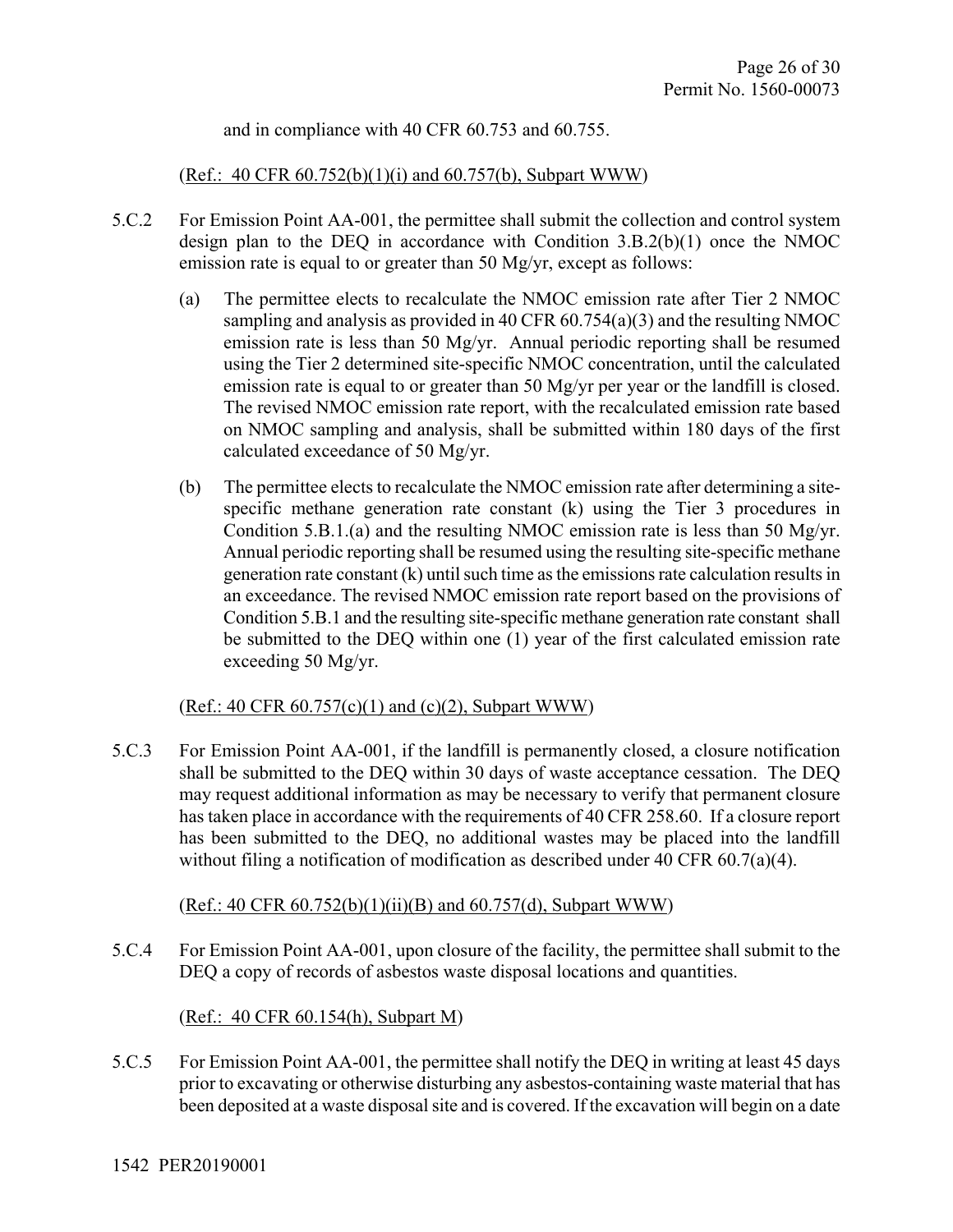other than the one contained in the original notice, notice of the new start date must be provided to the DEQ at least ten (10) working days before excavation begins and in no event shall excavation begin earlier than the date specified in the original notification. The following information shall be included in the notice:

- (a) Scheduled starting and completion dates.
- (b) Reason for disturbing the waste.
- (c) Procedures to be used to control emissions during the excavation, storage, transport, and ultimate disposal of the excavated asbestos-containing waste material. If deemed necessary, the DEQ may require changes in the emission control procedures to be used.
- (d) Location of any temporary storage site and the final disposal site.

#### (Ref.: 40 CFR 60.154(j), Subpart M)

5.C.6 The semiannual reports required by Condition 5.A.4 shall included a summary of any monitoring conducted during the semiannual period and shall also include any deviations from the permit requirements specified herein or certify that there were no deviations during the semiannual period.

(Ref.: 11 Miss. Admin. Code Pt. 2, R. 6.3.A(3)(c)(1).)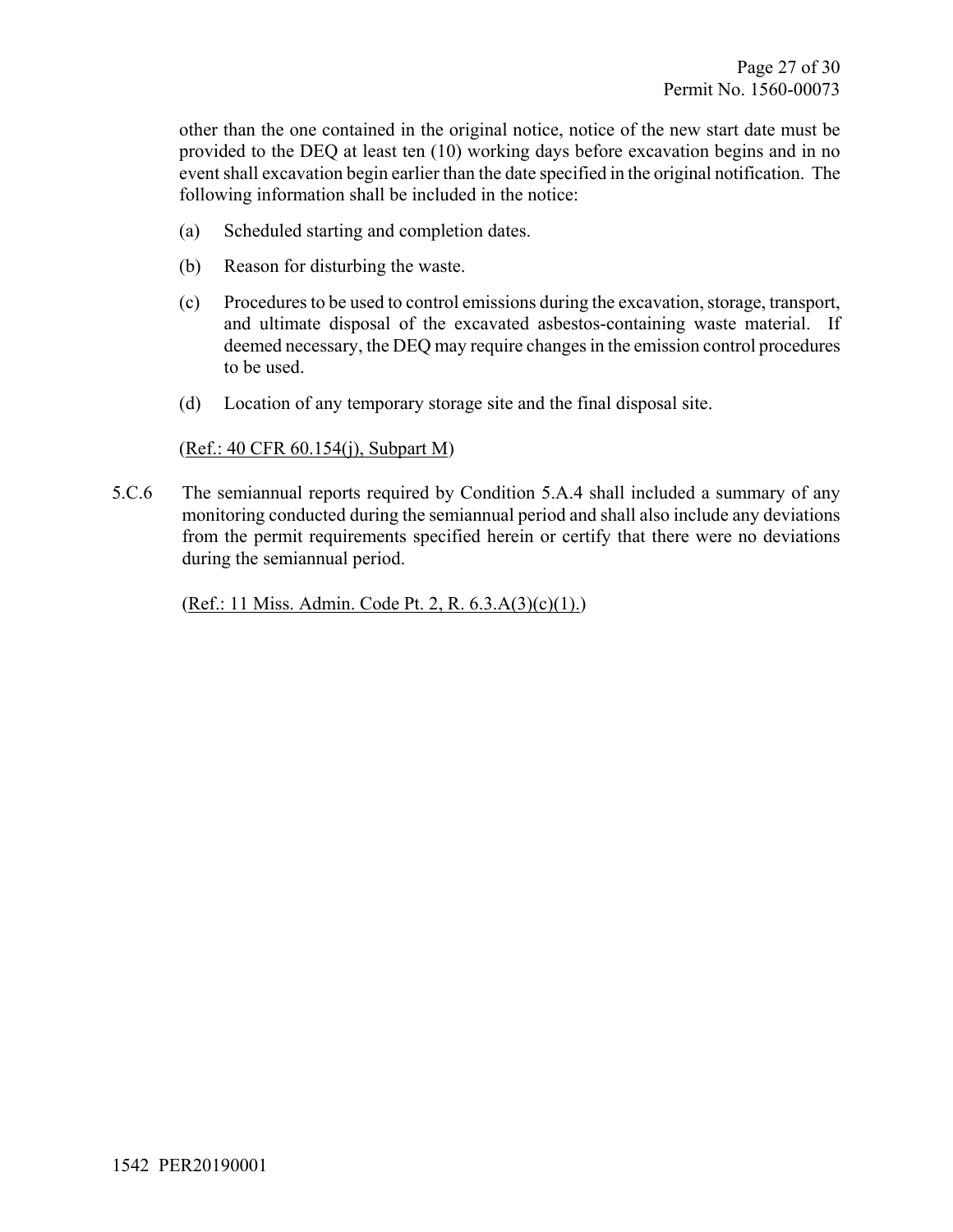## SECTION 6. ALTERNATIVE OPERATING SCENARIOS

6.1 None permitted.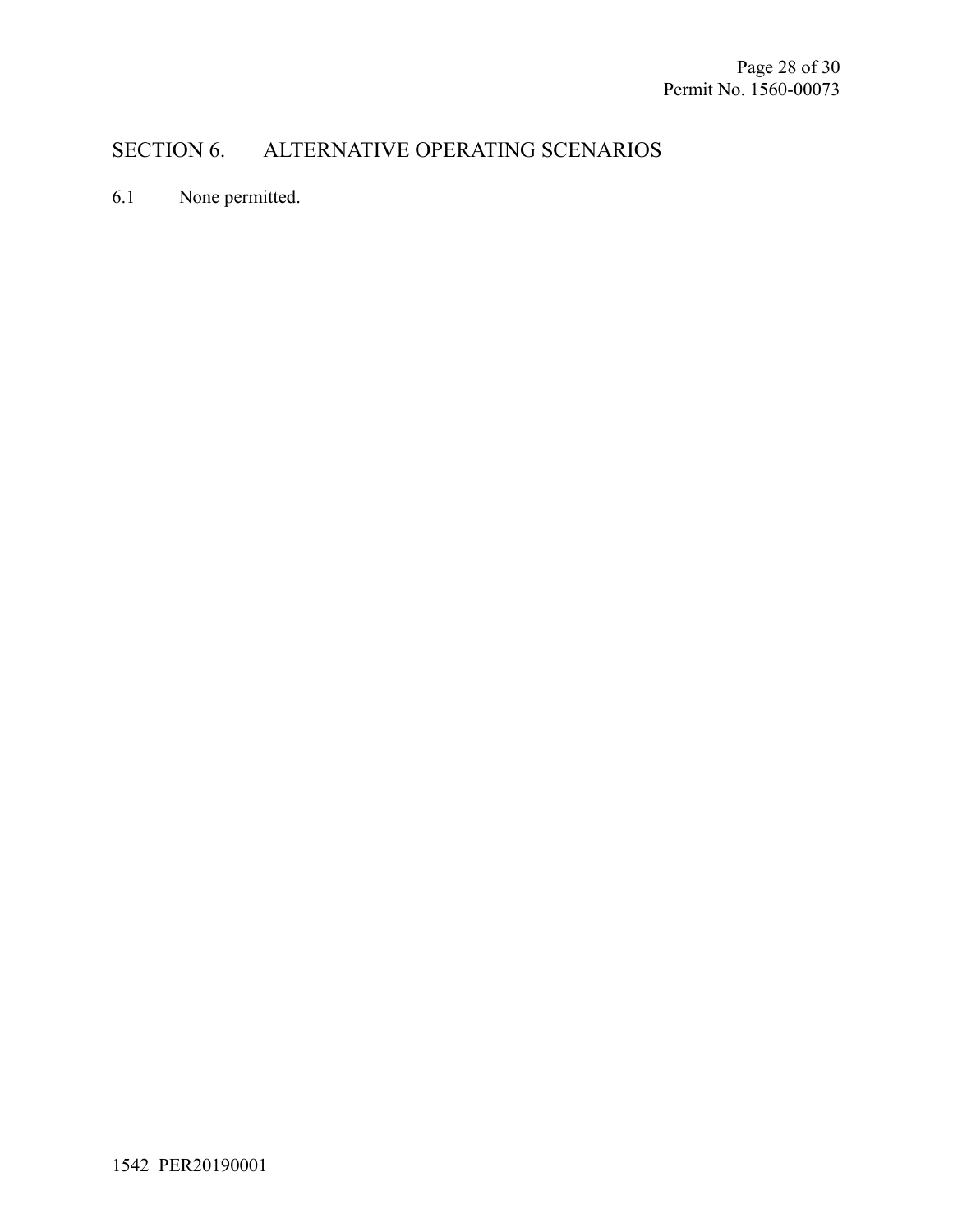## SECTION 7. TITLE VI REQUIREMENTS

The following are applicable or potentially applicable requirements originating from Title VI of the Clean Air Act – Stratospheric Ozone Protection. The full text of the referenced regulations may be found on-line at **http://www.ecfr.gov/** under Title 40, or DEQ shall provide a copy upon request from the permittee.

- 7.1 If the permittee produces, transforms, destroys, imports or exports a controlled substance or imports or exports a controlled product, the permittee shall comply with the applicable requirements of 40 CFR Part 82, Subpart A – Production and Consumption Controls.
- 7.2 If the permittee performs service on a motor vehicle for consideration when this service involves the refrigerant in the motor vehicle air conditioner (MVAC), the permittee shall comply with the applicable requirements of 40 CFR Part 82, Subpart B – Servicing of Motor Vehicle Air Conditioners.
- 7.3 The permittee shall comply with the applicable requirements of 40 CFR Part 82, Subpart E – The Labeling of Products Using Ozone-Depleting Substances, for the following containers and products:
	- (a) All containers in which a class I or class II substance is stored or transported;
	- (b) All products containing a class I substance; and
	- (c) All products directly manufactured with a process that uses a class I substance, unless otherwise exempted by this subpart or, unless EPA determines for a particular product that there are no substitute products or manufacturing processes for such product that do not rely on the use of a class I substance, that reduce overall risk to human health and the environment, and that are currently or potentially available. If the EPA makes such a determination for a particular product, then the requirements of this subpart are effective for such product no later than January 1, 2015.
- 7.4 If the permittee performs any of the following activities, the permittee shall comply with the applicable requirements of 40 CFR Part 82, Subpart  $\overline{F}$  – Recycling and Emissions Reduction:
	- (a) Servicing, maintaining, or repairing appliances;
	- (b) Disposing of appliances, including small appliances and motor vehicle air conditioners; or
	- (c) Refrigerant reclaimers, technician certifying programs, appliance owners and operators, manufacturers of appliances, manufacturers of recycling and recovery equipment, approved recycling and recovery equipment testing organizations, as well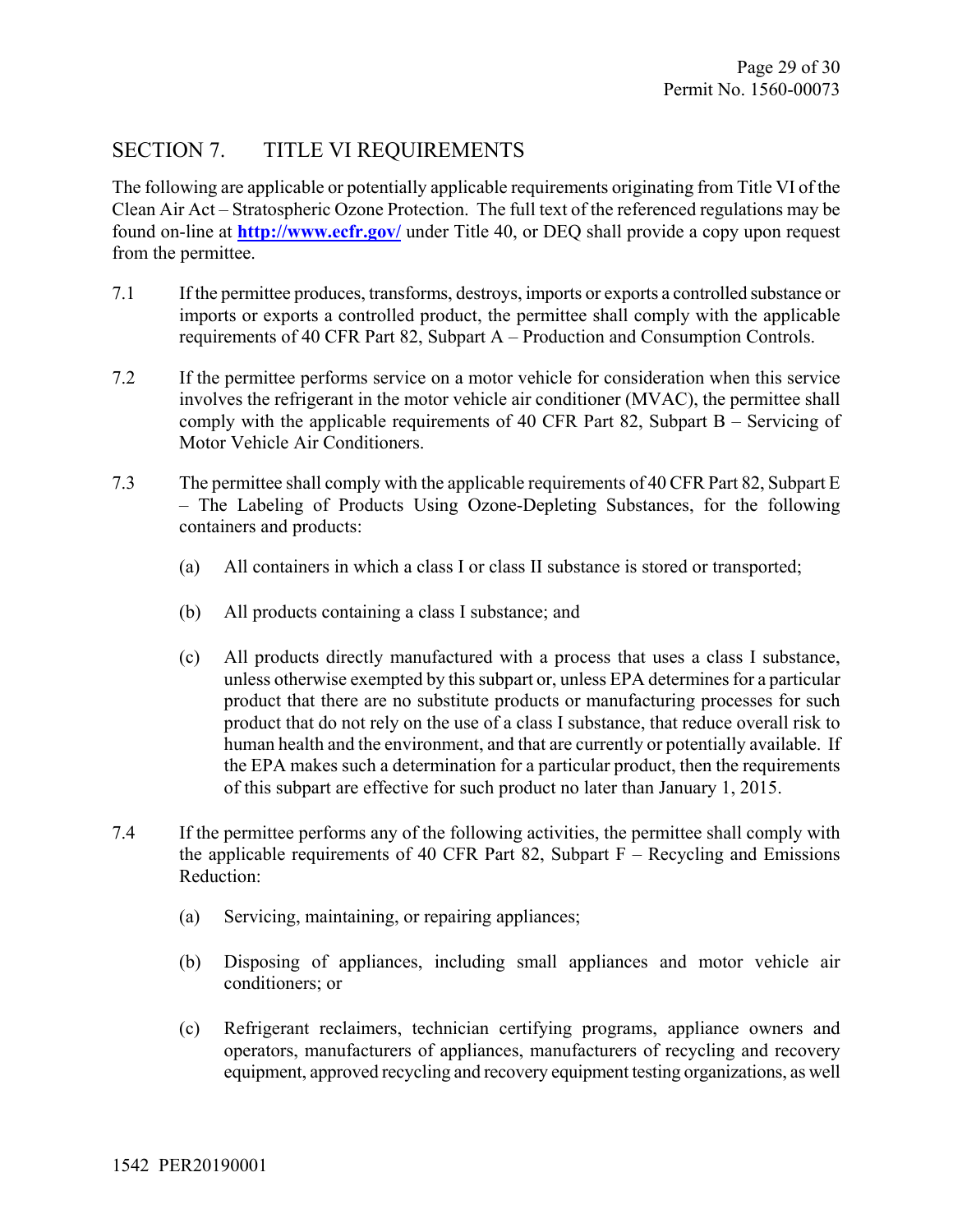as persons selling, offering for sale, and/or purchasing class I, class II, or non-exempt substitute refrigerants.

- 7.5 The permittee shall be allowed to switch from any ozone-depleting substance to any acceptable alternative that is listed in the Significant New Alternatives Policy (SNAP) program promulgated pursuant to 40 CFR Part 82, Subpart G – Significant New Alternatives Policy Program. The permittee shall also comply with any use conditions for the acceptable alternative substance.
- 7.6 If the permittee performs any of the following activities, the permittee shall comply with the applicable requirements of 40 CFR Part 82, Subpart H – Halon Emissions Reduction:
	- (a) Any person testing, servicing, maintaining, repairing, or disposing of equipment that contains halons or using such equipment during technician training;
	- (b) Any person disposing of halons;
	- (c) Manufacturers of halon blends; or
	- (d) Organizations that employ technicians who service halon-containing equipment.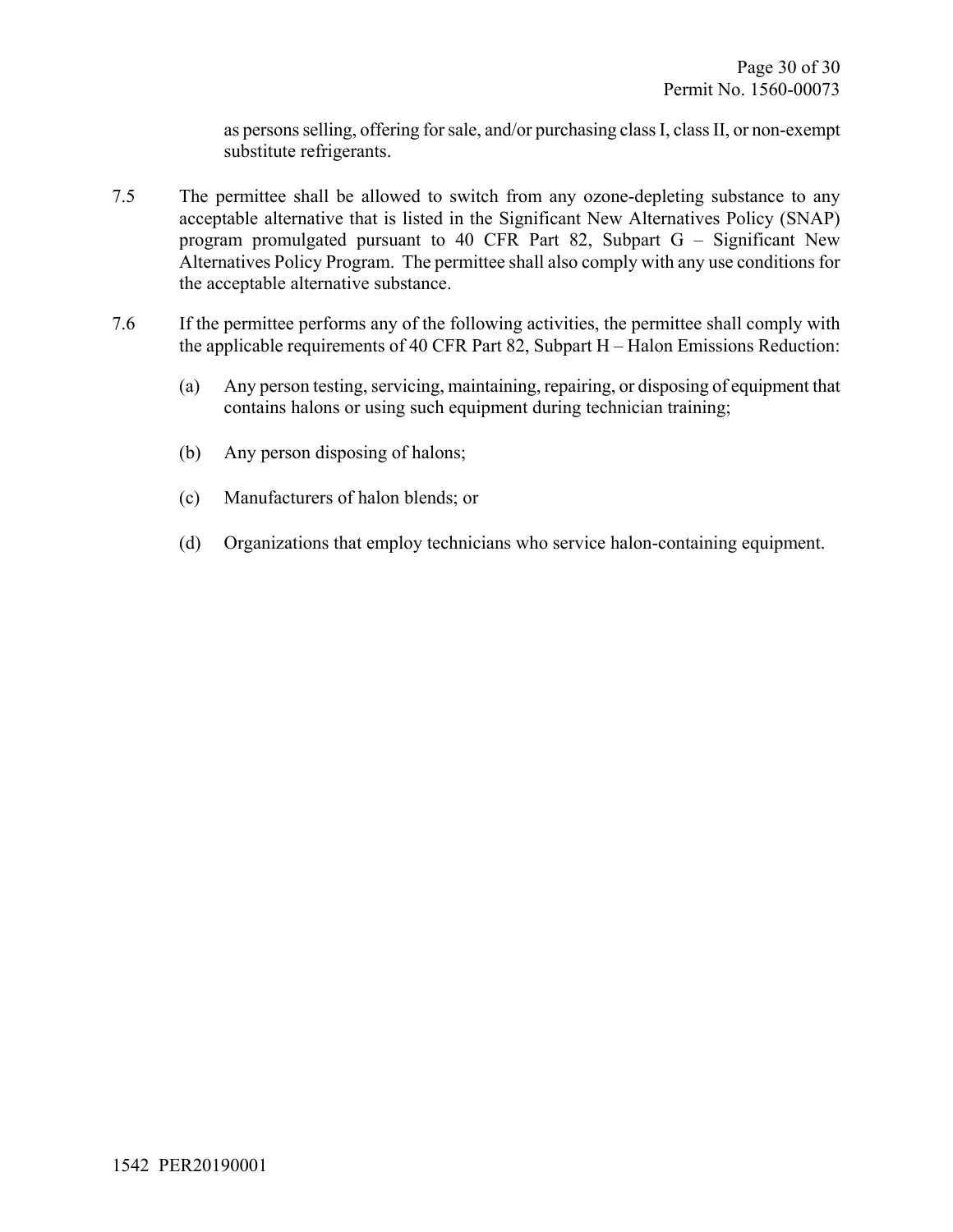## **APPENDIX A**

## **List of Abbreviations Used In this Permit**

| 11 Miss. Admin. Code Pt. 2, Ch. 1. | Air Emission Regulations for the Prevention, Abatement, and<br>Control of Air Contaminants             |
|------------------------------------|--------------------------------------------------------------------------------------------------------|
| 11 Miss. Admin. Code Pt. 2, Ch. 2. | Permit Regulations for the Construction and/or Operation of Air<br><b>Emissions Equipment</b>          |
| 11 Miss. Admin. Code Pt. 2, Ch. 3. | Regulations for the Prevention of Air Pollution Emergency Episodes                                     |
| 11 Miss. Admin. Code Pt. 2, Ch. 4. | <b>Ambient Air Quality Standards</b>                                                                   |
| 11 Miss. Admin. Code Pt. 2, Ch. 5. | Regulations for the Prevention of Significant Deterioration of Air                                     |
|                                    | Quality                                                                                                |
| 11 Miss. Admin. Code Pt. 2, Ch. 6. | Air Emissions Operating Permit Regulations for the Purposes of<br>Title V of the Federal Clean Air Act |
| 11 Miss. Admin. Code Pt. 2, Ch. 7. | Acid Rain Program Permit Regulations for Purposes of Title IV of                                       |
|                                    | the Federal Clean Air Act                                                                              |
| <b>BACT</b>                        | Best Available Control Technology                                                                      |
| <b>CEM</b>                         | <b>Continuous Emission Monitor</b>                                                                     |
| <b>CEMS</b>                        | <b>Continuous Emission Monitoring System</b>                                                           |
| <b>CFR</b>                         | Code of Federal Regulations                                                                            |
| CO                                 | Carbon Monoxide                                                                                        |
| <b>COM</b>                         | Continuous Opacity Monitor                                                                             |
| <b>COMS</b>                        | Continuous Opacity Monitoring System                                                                   |
| <b>DEQ</b>                         | Mississippi Department of Environmental Quality                                                        |
| <b>EPA</b>                         | United States Environmental Protection Agency                                                          |
| gr/dscf                            | Grains Per Dry Standard Cubic Foot                                                                     |
| HP                                 | Horsepower                                                                                             |
| <b>HAP</b>                         | Hazardous Air Pollutant                                                                                |
| lbs/hr                             | Pounds per Hour                                                                                        |
| M or K                             | Thousand                                                                                               |
| <b>MACT</b>                        | Maximum Achievable Control Technology                                                                  |
| МM                                 | Million                                                                                                |
| <b>MMBTUH</b>                      | Million British Thermal Units per Hour                                                                 |
| <b>NA</b>                          | Not Applicable                                                                                         |
| <b>NAAQS</b>                       | National Ambient Air Quality Standards                                                                 |
| <b>NESHAP</b>                      | National Emissions Standards for Hazardous Air Pollutants, 40                                          |
|                                    | CFR 61 or National Emission Standards for Hazardous Air                                                |
|                                    | Pollutants for Source Categories, 40 CFR 63                                                            |
| <b>NMVOC</b>                       | Non-Methane Volatile Organic Compounds                                                                 |
| NO <sub>x</sub>                    | Nitrogen Oxides                                                                                        |
| <b>NSPS</b>                        | New Source Performance Standards, 40 CFR 60                                                            |
| O&M                                | Operation and Maintenance                                                                              |
| PM                                 | Particulate Matter                                                                                     |
| $PM_{10}$                          | Particulate Matter less than 10 µm in diameter                                                         |
| ppm                                | Parts per Million                                                                                      |
| <b>PSD</b><br><b>SIP</b>           | Prevention of Significant Deterioration, 40 CFR 52<br><b>State Implementation Plan</b>                 |
|                                    | <b>Sulfur Dioxide</b>                                                                                  |
| SO <sub>2</sub><br><b>TPY</b>      |                                                                                                        |
| <b>TRS</b>                         | Tons per Year<br><b>Total Reduced Sulfur</b>                                                           |
| <b>VEE</b>                         | Visible Emissions Evaluation                                                                           |
| <b>VHAP</b>                        | Volatile Hazardous Air Pollutant                                                                       |
| <b>VOC</b>                         | Volatile Organic Compound                                                                              |
|                                    |                                                                                                        |